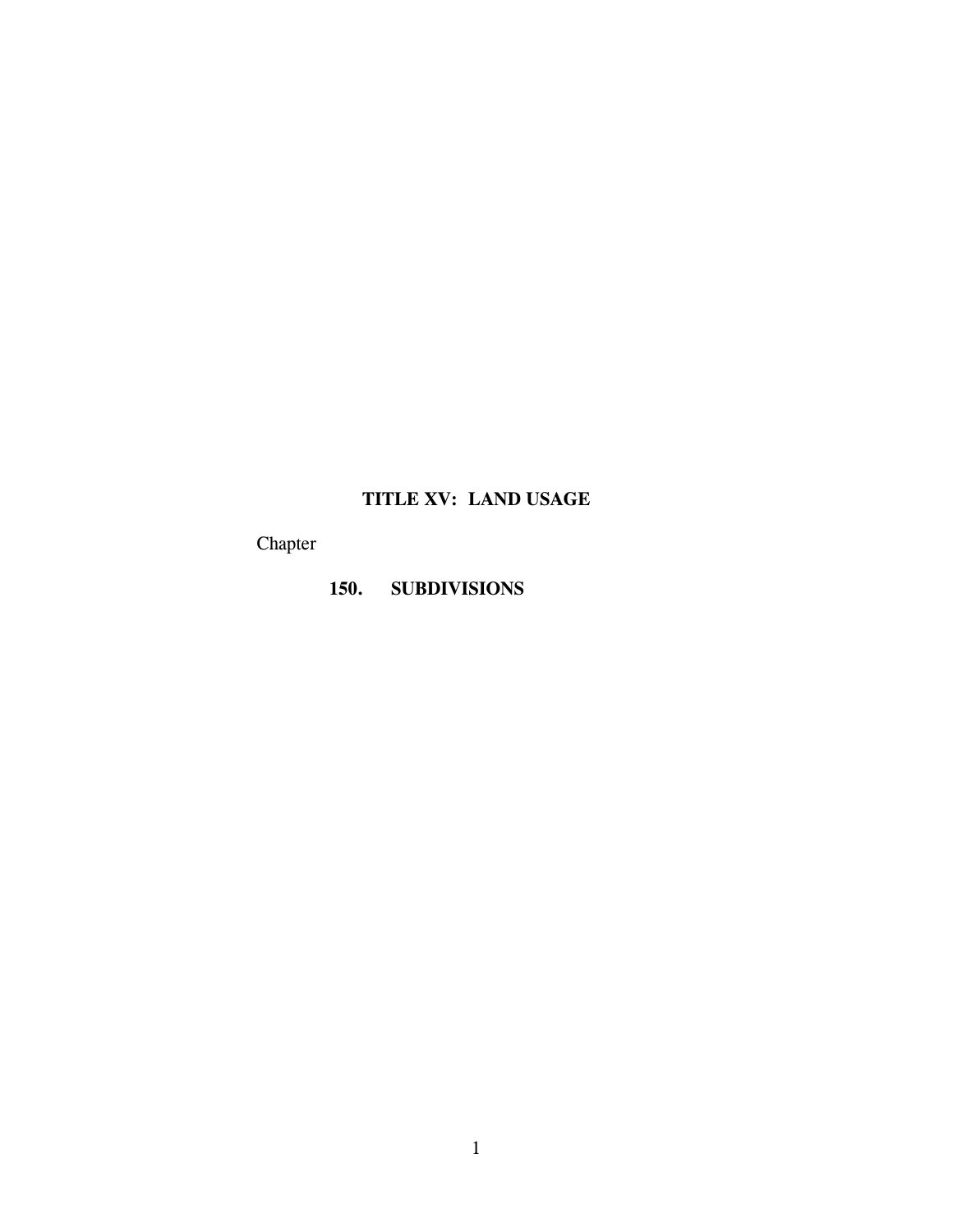**Effingham County - Land Usage**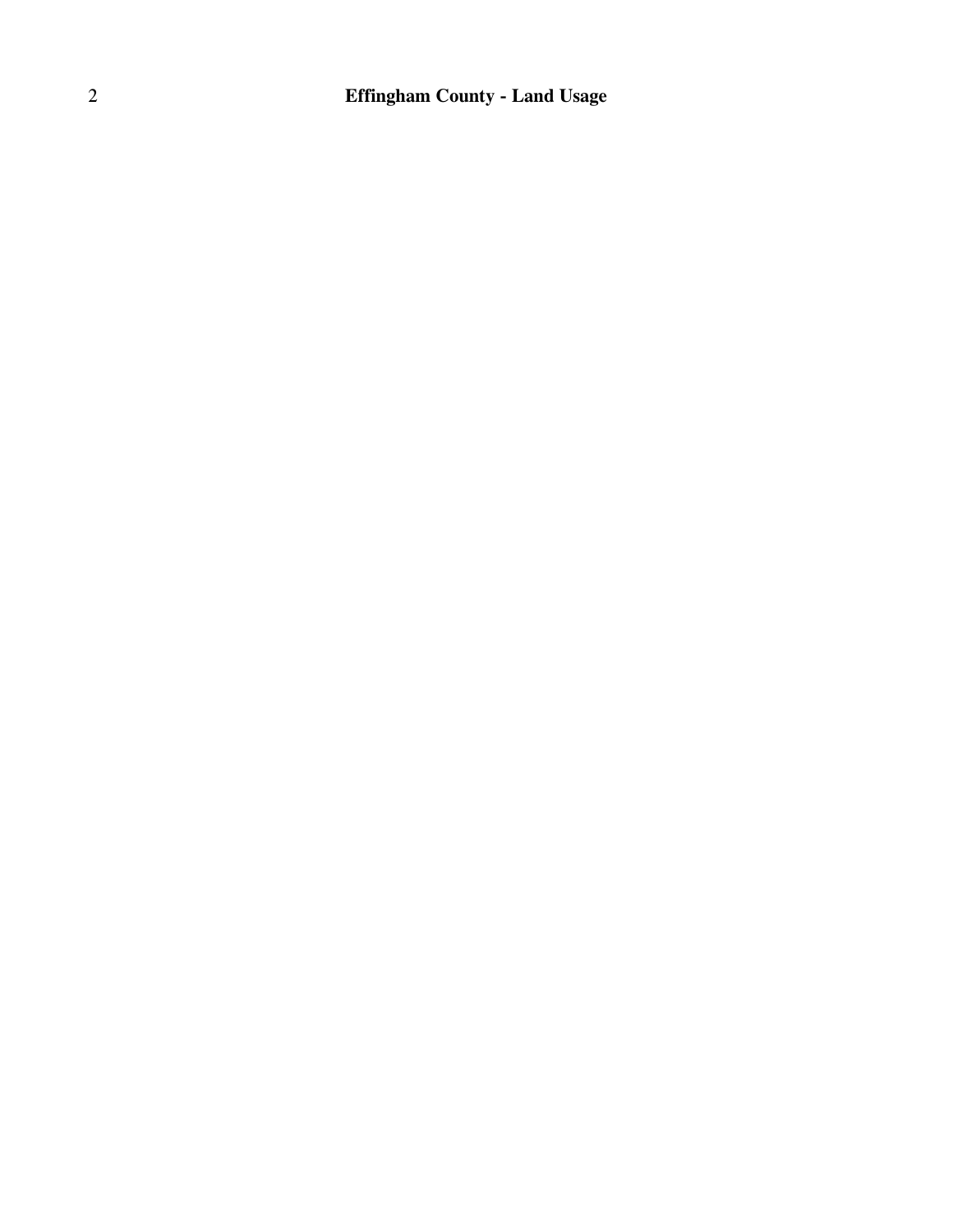## **CHAPTER 150: SUBDIVISIONS**

### Section

### *General Provisions*

- 150.001 Scope and legal authority
- 150.002 Title
- 150.003 Application of resolution
- 150.004 Intent and purpose
- 150.005 Interpretation
- 150.006 Administration
- 150.007 Instances when plats will not be required
- 150.008 Lot recording
- 150.009 Suitability of land for subdivision development
- 150.010 Definitions
- 150.011 Design standards
- 150.012 Changes and amendments
- 150.013 Validity

### *Jurisdiction and Procedure*

- 150.025 Plat, when required
- 150.026 Preliminary plat
- 150.027 Subdivision near municipality
- 150.028 Improvement plan procedures
- 150.029 Change in the preliminary plat
- 150.030 Final plat procedures
- 150.031 Recording procedure
- 150.032 Official filings

### *Specifications for Plats*

- 150.045 Preliminary plat requirements
- 150.046 Preliminary plat map
- 150.047 Existing conditions
- 150.048 Proposed conditions
- 150.049 Other submission items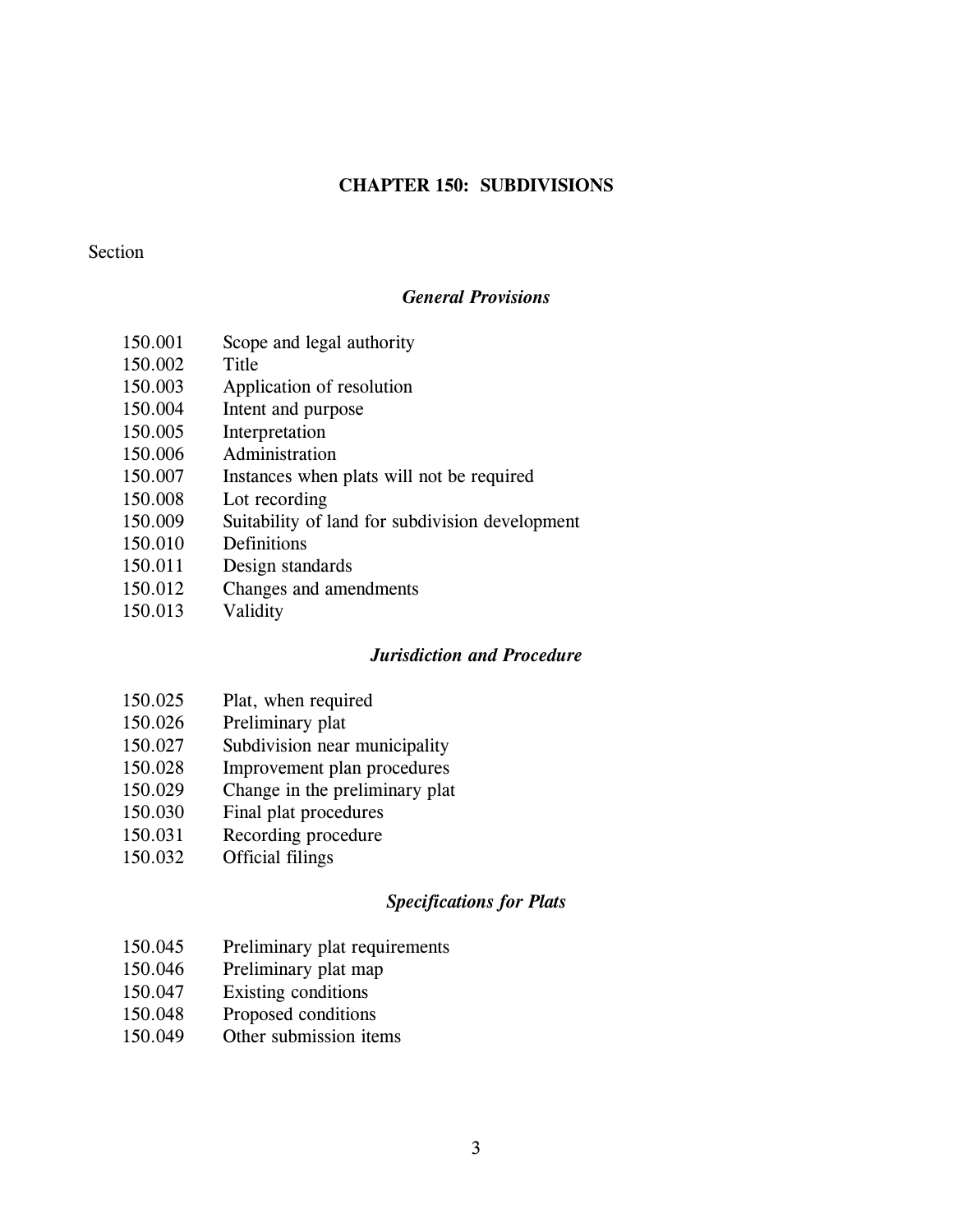## 4**Effingham County - Land Usage**

### *Improvements*

- 150.060 Improvement plan requirements
- 150.061 Minimum improvements

### *Final Plat Requirements*

- 150.075 Generally
- 150.076 Final plat data
- 150.077 Other supportive data
- 150.078 Final plat certificates

#### *Bonding*

- 150.090 Construction bond or escrow agreement
- 150.091 Construction bond
- 150.092 Escrow agreements
- 150.093 Release
- 150.094 Forfeit
- 150.095 Eligible sureties
- 150.096 Inspection of improvement
- 150.097 Maintenance bond
- 150.098 Acceptance
- 150.099 Provisions for maintenance and operation of private utilities or facilities

## *Variances*

- 150.110 Conditions of variation
- 150.111 Variance procedures
- 150.112 Subdivision Committee action
- 150.113 Filing
- 150.114 Judicial remedy by a local court of record

### *Vacation of Plats*

- 150.125 Plat vacation
- 150.126 Submittal documents
- 150.127 Approvals required
- 150.128 Subdivision Committee review
- 150.129 Vacation recording

### 150.999 Penalty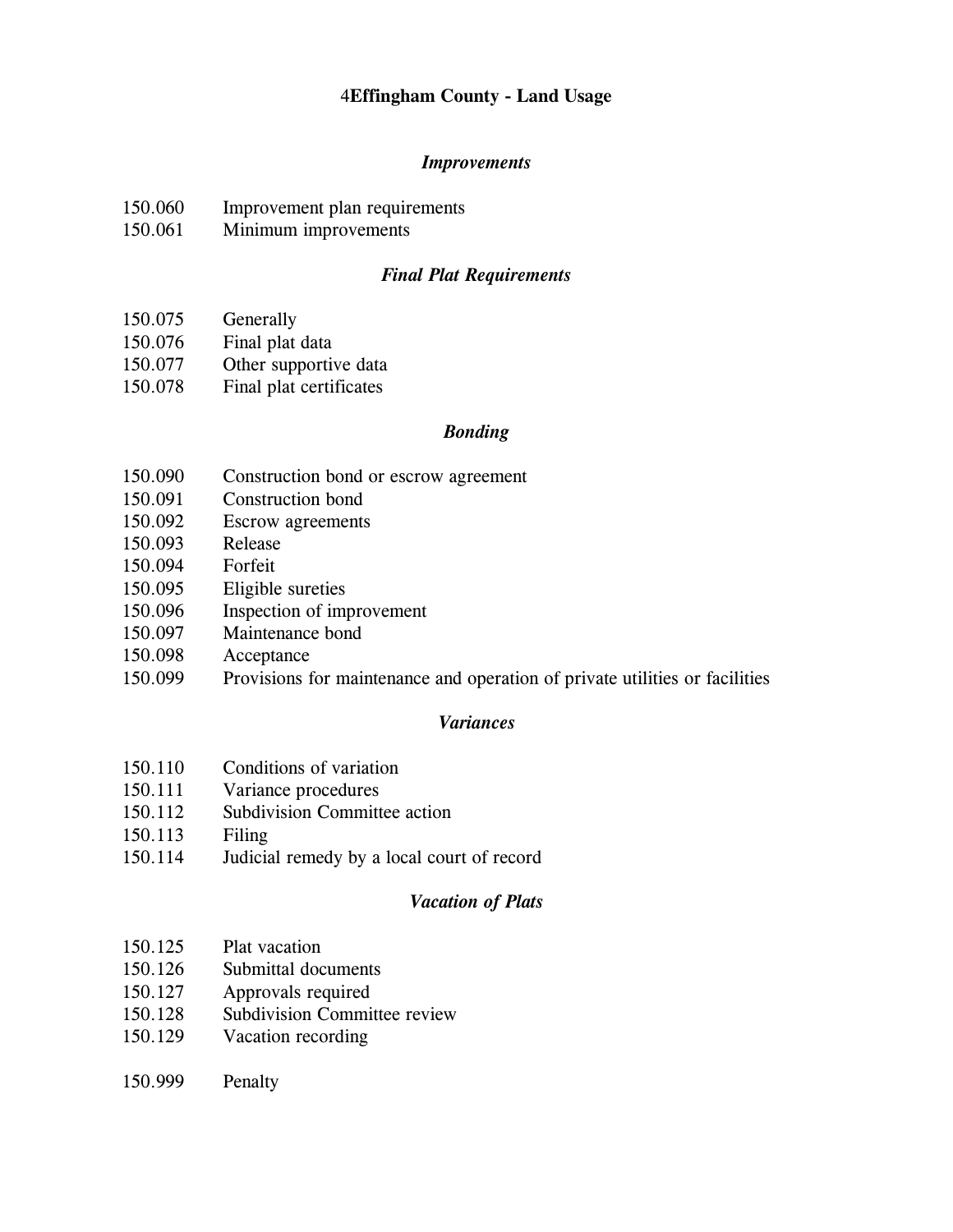#### *GENERAL PROVISIONS*

### **§ 150.001 SCOPE AND LEGAL AUTHORITY.**

(A) For the purpose of directing future development of the county and for the promotion of the public health, safety, comfort, morals and welfare of persons living within the territory governed, the provisions and regulations hereinafter contained shall govern the subdividing and platting of lands lying within the area of jurisdiction of the county. The chapter shall further govern vacation of subdivisions and streets.

(B) The rules and regulations governing plats and subdivision of land contained herein shall apply within the county as permitted by state statutes. In the event of overlapping jurisdiction within the project area, the extent of jurisdiction shall be determined and agreed upon between the county and the municipality or municipalities concerned and as provided by state statutes. Except in the case of resubdivision, this chapter shall not apply to any lot or lots forming a part of a subdivision recorded in the office of the County Recorder of Deeds prior to the effective date of this chapter. This chapter does not intend to repeal, annul or in any way impair or interfere with existing provisions of other laws or resolutions except those specifically repealed by, or in conflict with, this chapter, or interfere with restrictive covenants running with the land. Where this chapter imposes a greater restriction upon the land than is impose or required by such existing provisions of law, resolution or restrictive covenants, the provisions of this chapter shall control.

(Prior Code, § 34-1-1)

### **§ 150.002 TITLE.**

This chapter may be known, referred to and cited as "The Land Subdivision Resolution of Effingham County, Illinois". (Prior Code, § 34-1-2)

#### **§ 150.003 APPLICATION OF RESOLUTION.**

No lot in a subdivision, as defined herein, may be conveyed unless a final plat of the property has been approved according to the requirements and provisions of this chapter, and recorded in the office of the County Recorder of Deeds. (Prior Code, § 34-1-3)

### **§ 150.004 INTENT AND PURPOSE.**

(A) This chapter is intended for the purpose of encouraging coordinated, efficient and economic development of the county, provide adequate services and utilities, safe convenient access and a desirable and attractive living environment through good subdivision design.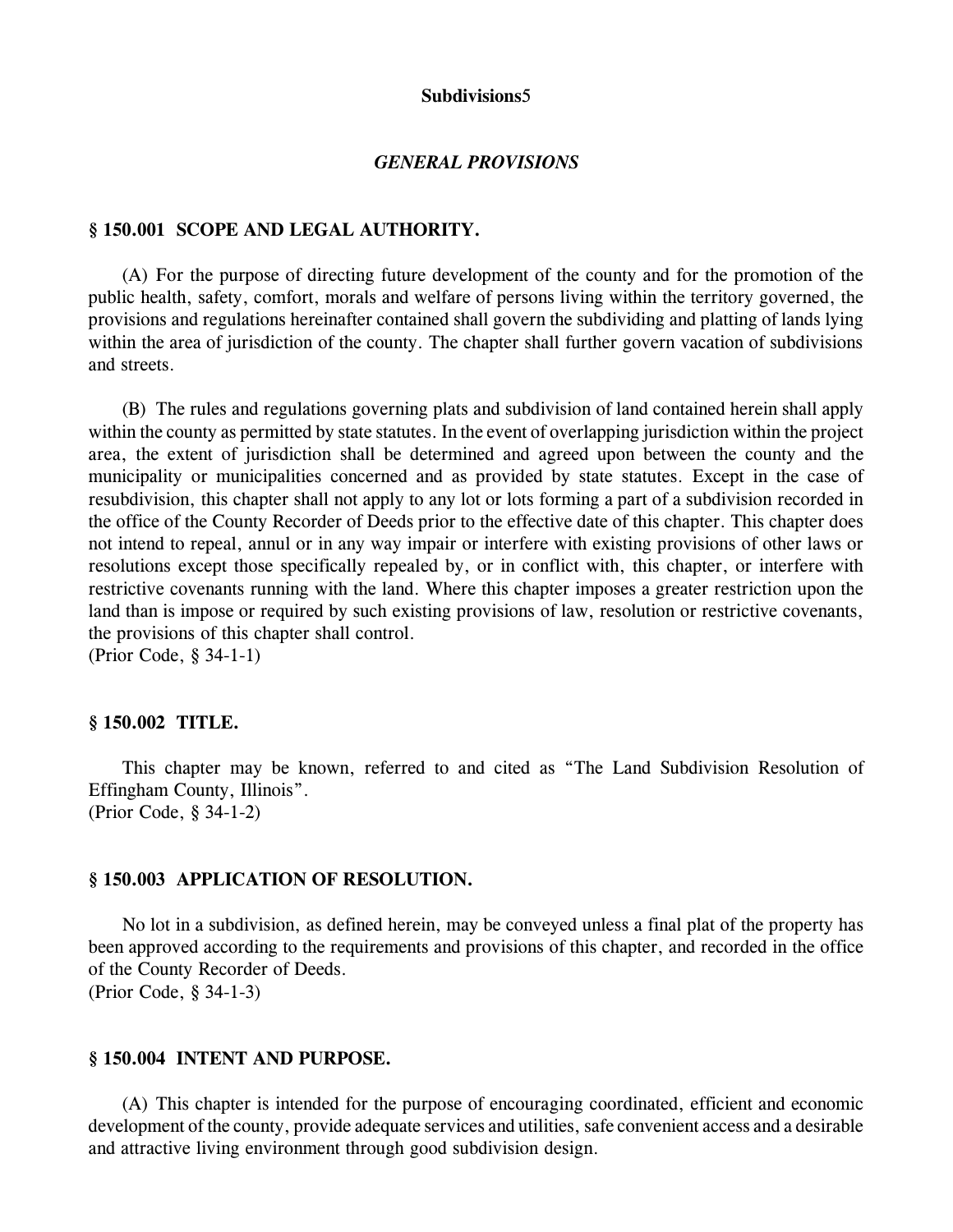(B) In achieving these purposes, the county shall utilize development standards which are directed toward reasonable costs for initial development and continuing maintenance; such standards shall include the following:

(1) The proper location and width of streets and the proper location of building setback lines, open spaces, recreational areas and public lands;

(2) The avoidance of conditions which would lead to the creation of blighted areas;

(3) The avoidance of overcrowding of population and congestion of vehicular traffic;

(4) Proper grading and improvement of streets, curbs, gutters, sidewalks and provision of water, sewer, storm water drainage and erosions control;

(5) The provisions of adequate space for traffic and utility facilities; for access of emergency apparatus; and for the control of the number, spacing, type and design of access points to existing or future streets;

(6) Provision of adequate right-of-way easements such that extensions are continued within subdivision and may be continued to adjacent lands; and

(7) Restrict or prohibit subdivision of lands for uses which are dangerous to health, safety or property in times of flood or which, with reasonably anticipated improvements, will cause excessive increases in flood heights or velocities.

(Prior Code, § 34-1-4)

#### **§ 150.005 INTERPRETATION.**

This chapter is intended as minimum requirement to achieve the above-stated purposes. If any other provision of law related to any matter covered herein, the regulation providing the higher standard shall apply.

(Prior Code, § 34-1-5)

### **§ 150.006 ADMINISTRATION.**

This chapter shall be administered by the County Subdivision Committee of the County Board. (Prior Code, § 34-1-6)

### **§ 150.007 INSTANCES WHEN PLATS WILL NOT BE REQUIRED.**

The provisions of these regulations do not apply and no plat is required in any of the following instances: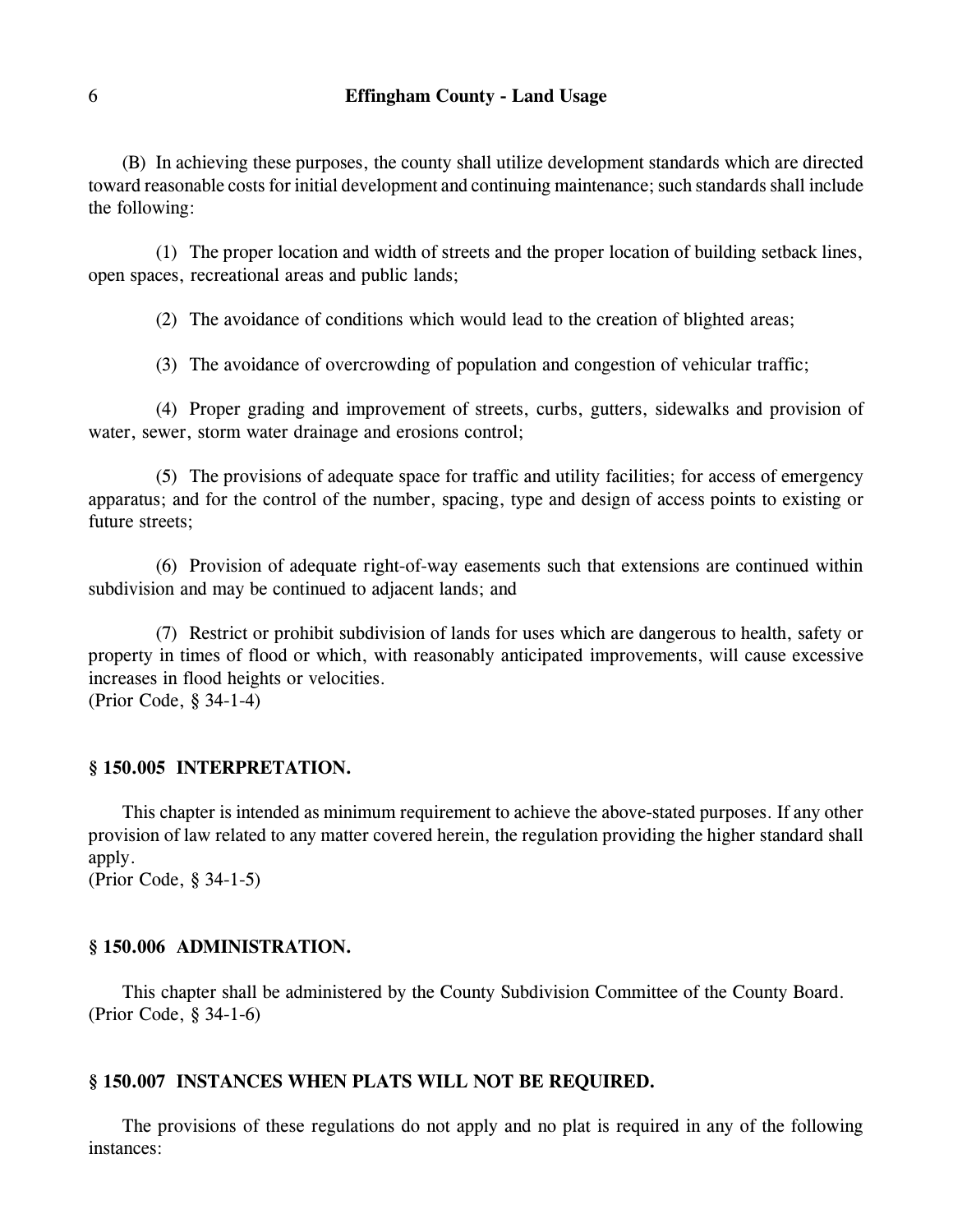(A) The division or subdivision of land into parcels or tracts of five acres or more in size which does not involve any new streets or easements of access;

(B) The sale or exchange of parcels between owners of adjoining and contiguous land;

(C) The conveyance of parcels of land or interests therein for use as right-of-way for railroads or other public utility facilities and other pipe lines which does not involve any new streets or easements of access;

(D) The conveyance of land owned by a railroad or other public utility which does not involve any new streets or easements of access;

(E) The conveyance of land for highway or other public purposes or grants or conveyance relating to the dedication of land for public use or instruments relating to the vacation of land impressed with a public use;

(F) Conveyance made to correct description in prior conveyance;

(G) The division of land for cemetery usage; or

(H) The division and distribution of land pursuant to law or court order. (Prior Code, § 34-1-7)

## **§ 150.008 LOT RECORDING.**

The County Recorder of Deeds shall not record any plat to subdivided land located within the county, exclusive of incorporated areas or within one and one-half miles of the corporate limits of any city, village or town having a valid zoning code in effect without first obtaining approval of the County Subdivision Committee or its designated representative.

(Prior Code, § 34-1-8)

# **§ 150.009 SUITABILITY OF LAND FOR SUBDIVISION DEVELOPMENT.**

Land unsuitable for subdivision development due to drainage, high water table, flood hazard, hillside area, rock formation or any other conditions constituting a danger to health, life or property shall not be approved for subdivision development unless the subdivider presents evidence or data to the County Subdivision Committee establishing that the methods proposed to meet any such conditions are adequate to avoid any danger to health, life or property.

(Prior Code, § 34-1-9)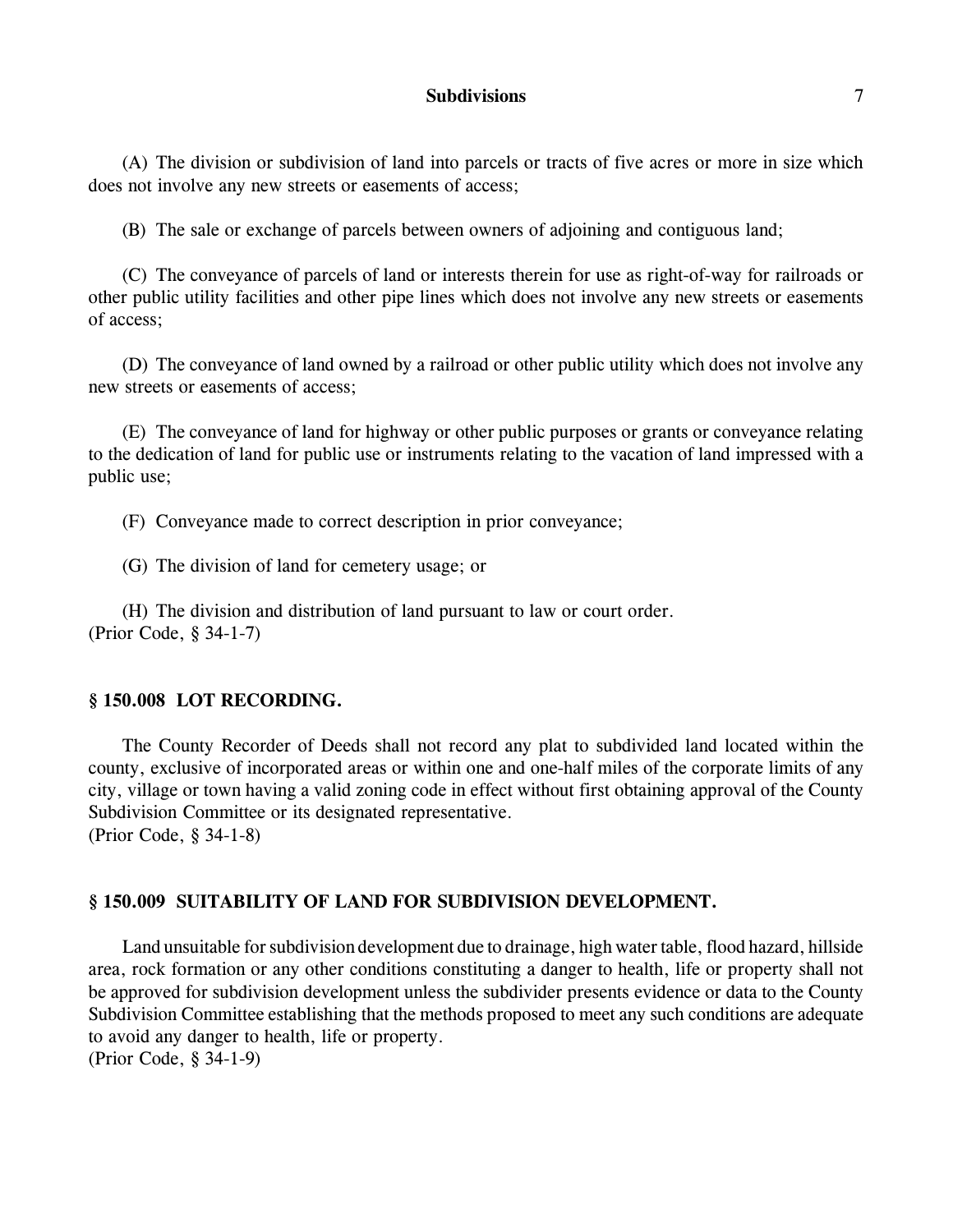### **§ 150.010 DEFINITIONS.**

For the purposes of this chapter, the following definitions shall apply unless the context clearly indicates or requires a different meaning.

*ALLEY.* A public right-of-way primarily designed to serve as access to the side or rear of those properties whose principal frontage is on some other street, and is not intended for general traffic circulation.

*BLOCK.* A tract of land bounded by streets or by a combination of streets, public parks, cemeteries, railroad rights-of-way, waterways or boundary lines of the corporate limits of a municipality.

*BUILDING.* Any structure, whether temporary, semi-permanent or permanent, designed or intended for the support, enclosure, shelter or protection of persons, property, chattels, animals or substances of any kind.

*CONSTRUCTION BOND.* A surety issued by an insurance company licensed to do business in Illinois, or other proof of financial responsibility as set forth in §§ 150.090 through 150.099 and approved by the County Subdivision Committee to guarantee installation of any improvements.

*CONTRACTOR.* See *SPECIFICATIONS* definition.

*COUNTY.* Effingham County, Illinois.

*COUNTY BOARD.* The County Board of Effingham County, Illinois.

*COUNTY SUPERINTENDENT OF HIGHWAYS.* The Effingham County Superintendent of Highways.

*DESIGN*. The arrangement of uses on the land and the arrangement of easements, lots and rights-of-way, including specifications of materials, alignment, grade and width of these elements.

*DRAINAGEWAY.* A watercourse, gully, dry stream, creek or ditch which carries storm water runoff; which is fed by street or building gutters or by storm water sewers, or which serves the purpose of draining water from the lands adjacent to such watercourse, gully, dry stream, creek or ditch.

*DRIVEWAY.* Private accessway leading from a public street to a dwelling unit or building.

*EASEMENT.* A strip of land for which the owner grants a right of use to another for one or more designated purposes, which purposes are consistent with the general property rights of the owner.

*FILING DATE.* The beginning or starting date that commences after the applicant has filed the last item of required data or information and has paid the necessary fee(s), for review by the County Subdivision Committee of the County Board.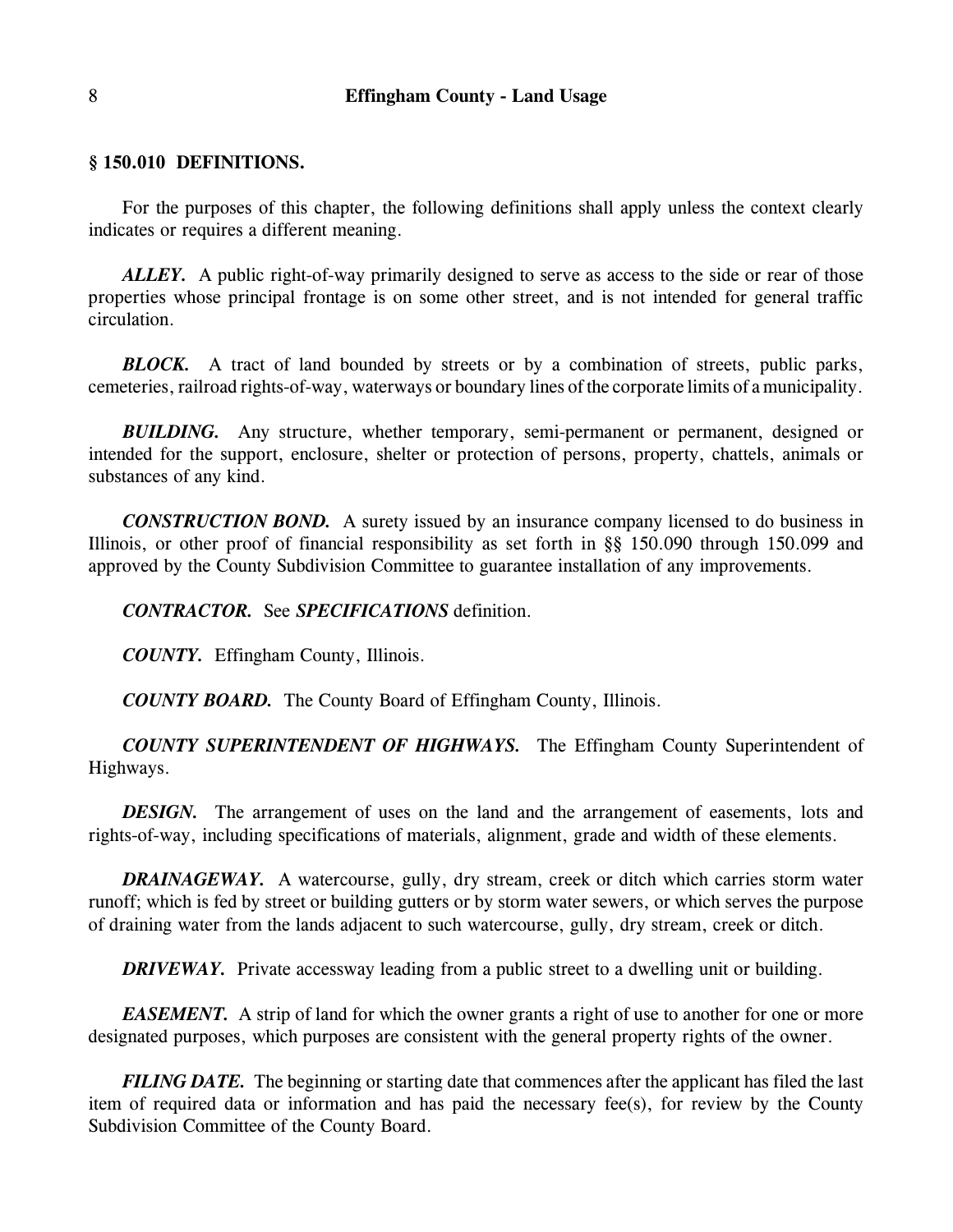*IMPROVEMENT.* Refers to site grading, street work and utilities (including water, sewer, electric, gas and storm water) to be installed or agreed to be installed by the subdivider on land to be used for public or private streets, and easements or other purposes as are necessary for the general use of lot owners in the subdivision. Including the furnishing of all materials, equipment, work and services such as engineering, staking and supervision, and construction of all the improvements required in §§ 150.045 through 150.049 or any other improvements that may be provided by the subdivider.

*IMPROVEMENT PLANS.* The engineering plans showing types of materials and construction details for street improvements, site grading and storm water drainage, including sanitary sewers and water facilities not owned and operated by a public body or public utility to be installed in, or in conjunction with, the subdivision.

*LOT.* A portion of a subdivision or other parcel of land intended for the transfer of ownership or for building development, whether immediate or future.

*OWNER.* Any person, firm, association, syndicate, partnership, corporation, trust or any other legal entity having sufficient proprietary interest in the land sought to be subdivided to commence and maintain proceedings to subdivide the same under these regulations.

*PERCOLATION TEST.* A subsurface soil test at a depth of a proposed seepage system or similar component of a sewage disposal system to determine the water absorption capability of the soil.

## *PERFORMANCE GUARANTEE OR BOND.* See *CONSTRUCTION BOND*.

*PLANS.* All drawings, including general plans, cross sections, profiles, working details and specifications, which the subdivider prepares or has prepared to show the character, extent and details of the improvement required in §§ 150.060 and 150.061.

*PLAT.* A map or drawing showing the lot and street arrangement or other features or details of the area being subdivided, as required in this chapter for preliminary and final approval and recording.

## *RE-SUBDIVISION*: See *SUBDIVISION*.

*RIGHT-OF-WAY (ROW).* A strip or parcel of land over which the owner, by dedication or otherwise, has granted the right of use for streets, also a land measurement term, meaning the distance between lot property line which generally contains not only the street pavement, but also the sidewalks, planting strip and underground and some times above-ground utilities.

*SPECIFICATIONS.* The *Standard Specifications for Road and Bridge Construction*, prepared by the Department of Transportation of the state, as adopted and amended by said Department, which are in effect at the time the area is being subdivided. Any term in such specifications referring to state departments or officials or to persons contracting with the state shall be deemed to refer to applicable departments, officials or persons in the county and the term "contractor" shall specifically apply to the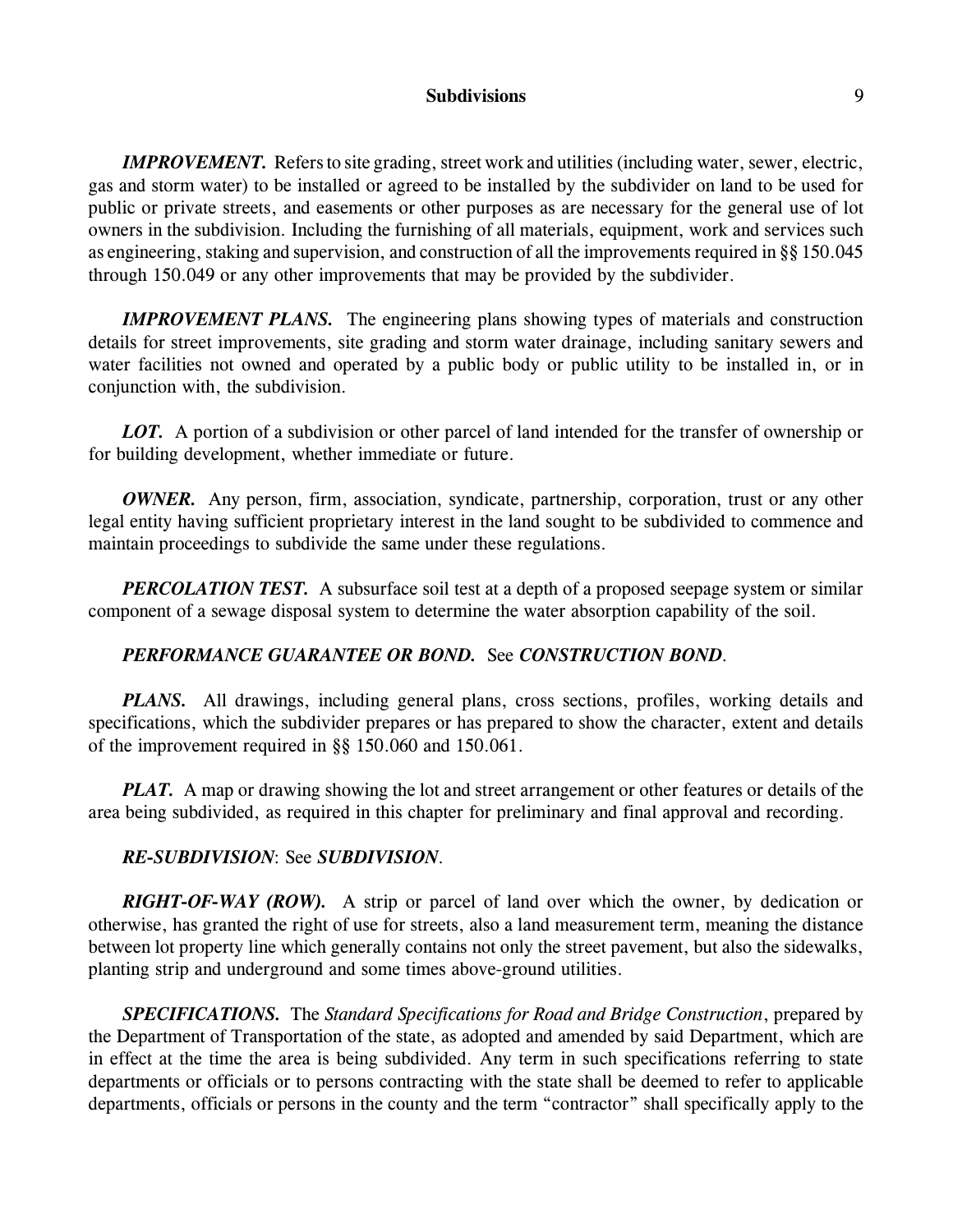subdivider who is responsible for installing all of the improvements required in §§ 150.060 and 150.061, even though the subdivider may enter into agreements for such installing by other persons, firms or corporation.

*STREET.* A public or private way for the purpose of vehicular travel. The term includes all facilities which normally occur within the right-of-way; it shall also include such other designation for a street as: a highway, thoroughfare, parkway, throughway, road, pike, avenue, boulevard, lane, place, drive, court or as otherwise designated, but excluding an alley or a way for pedestrian use only.

*STREET ARTERIAL.* Arterial highways interconnect collectors and local streets with the principal system and vice versa, bring all developed areas within a reasonable distance of principal streets, connect and provide direct access to major traffic generators, provide secondary service to smaller communities, may provide access to abutting property, and have medium volume design capacity and travel speeds. Any street having an estimated average daily traffic (ADT) at full development of the subdivision of greater than 5,000 or designed on the county highway classification map shall be classified and constructed as an arterial highway.

*STREET BUTT OR STUB.* A street that is temporarily terminated, but is planned for future continuation.

*STREET COLLECTOR.* Collector streets interconnect the principal street system with land access streets; provide internal circulation within residential, commercial and industrial areas; provide access to abutting properties; and have a moderate volume design capacity and travel speeds. Any street having an estimated average daily traffic (ADT) at full development of the subdivision of 1,000 to 5,000 or designated on the county highways classification map shall be classified and constructed as a collector street.

*STREET CUL-DE-SAC.* A short, land access street, having only one end open for vehicular traffic, and the other permanently terminated by a turn-around for vehicles.

*STREET DEAD-END.* Land access streets having only one end open to vehicular traffic.

*STREET LOCAL.* A street other than an arterial thoroughfare or collector street and intended primarily for providing low volume traffic access to abutting properties of limited number. Any street having an estimated average daily traffic (ADT) of less than 1,000 at full development of the subdivision shall be classified and constructed as a local street.

*STRUCTURE.* Anything constructed which requires permanent or temporary location on or in the ground or is attached to something having a permanent or temporary location on or in the ground.

## *SUBDIVIDE.* See *SUBDIVISION*.

*SUBDIVIDER.* Any individual, firm, partnership, association, corporation, estate, trust or any other group or combination, acting as a unit, dividing or proposing to divide land so as to constitute a subdivision as defined herein, and including any agent of the subdivider.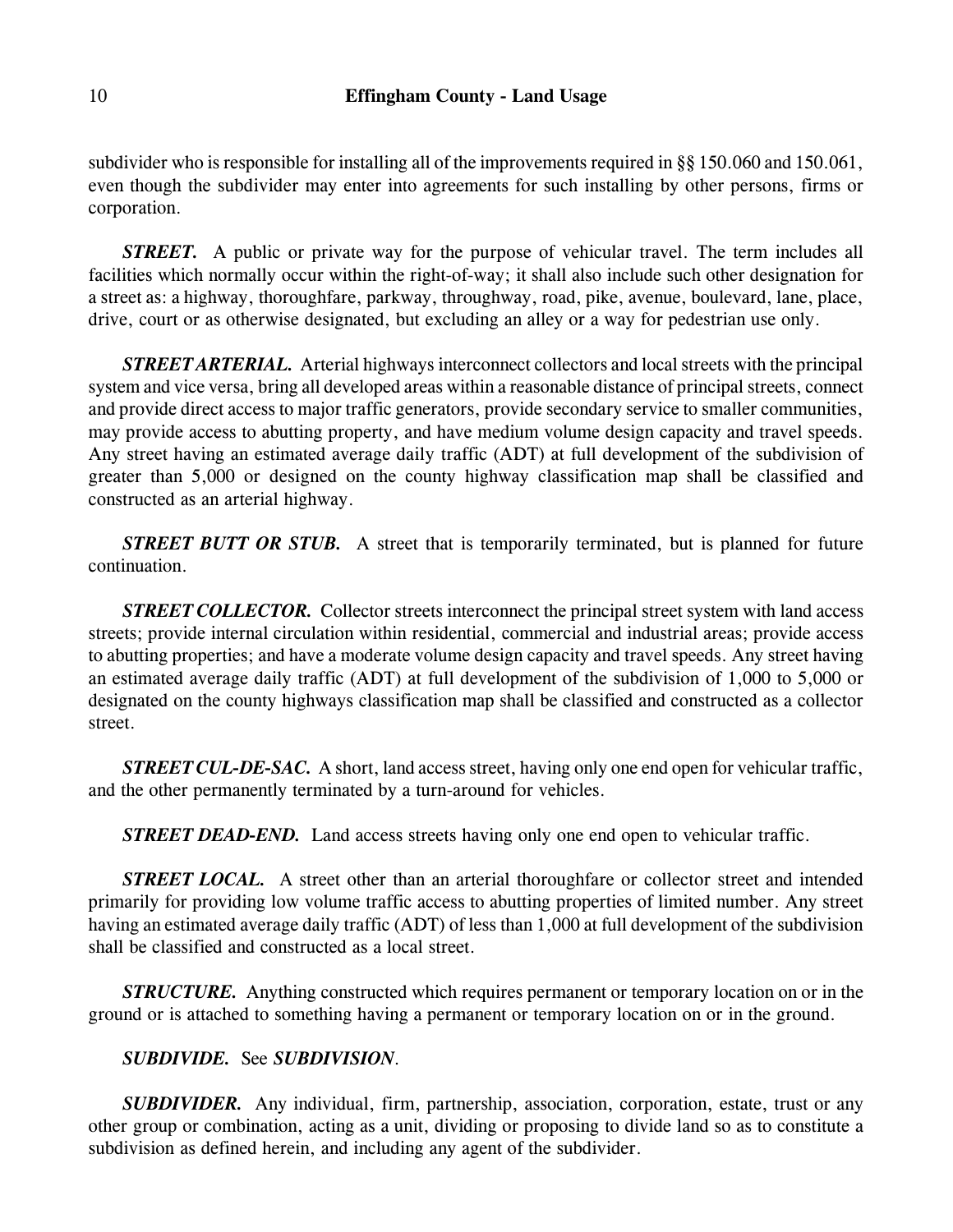# *SUBDIVISION.* Either:

(1) The division of land into two or more tracts, sites or parcels any of which are less than five acres in area; or

(2) The establishment or dedication of a road, highway, street or alley through a tract of land regardless of area; provided, however, for the purpose of this chapter tracts defined in § 150.007 will not be considered a *SUBDIVISION*.

*SUBDIVISION COMMITTEE.* The County Subdivision Committee of the County Board of Effingham County.

*TOWNSHIP HIGHWAY COMMISSIONER.* The Township Highway Commissioner(s) of the township(s) in which a subdivision is being proposed. (Prior Code, § 34-2-1)

## **§ 150.011 DESIGN STANDARDS.**

The arrangement of streets and lots shall give due regard to the topography and other physical features of the property and shall meet the following requirements and standards.

(A) *Relation to adjoining street system.* The arrangement of streets in new subdivisions shall make provision for the continuation of the existing streets in adjoining areas (or their proper projection where adjoining land is not subdivided) insofar as they may be deemed necessary for public requirements. The street and alley arrangements shall not be such as to cause hardship to owners of adjoining property in platting their own land and providing convenient access to it. Offset street shall be avoided. The angle of intersection between minor streets and major streets shall not vary by more than ten degrees from a right angle. Streets obviously in alignment with existing streets shall bear the names of the existing streets. Proposed street names that are in conflict with existing street names shall not be approved.

(B) *Street and alley width.*

(1) Rights-of-way and pavement widths for streets shall be based on the following:

|           | Minimum ROW | <b>Minimum Pavement</b><br>Width | <b>Minimum Shoulder</b><br><b>Width Each Side</b> |
|-----------|-------------|----------------------------------|---------------------------------------------------|
| Arterial  | 80          | 24 feet                          | 10 feet                                           |
| Collector | 60          | 24 feet                          | 6 feet                                            |
| Local     | 60          | 24 feet                          | 3 feet                                            |

(2) Alleys shall be at least 20 feet wide, and shall be maintained by the lot owners fronting said alleys, and will never be publicly maintained.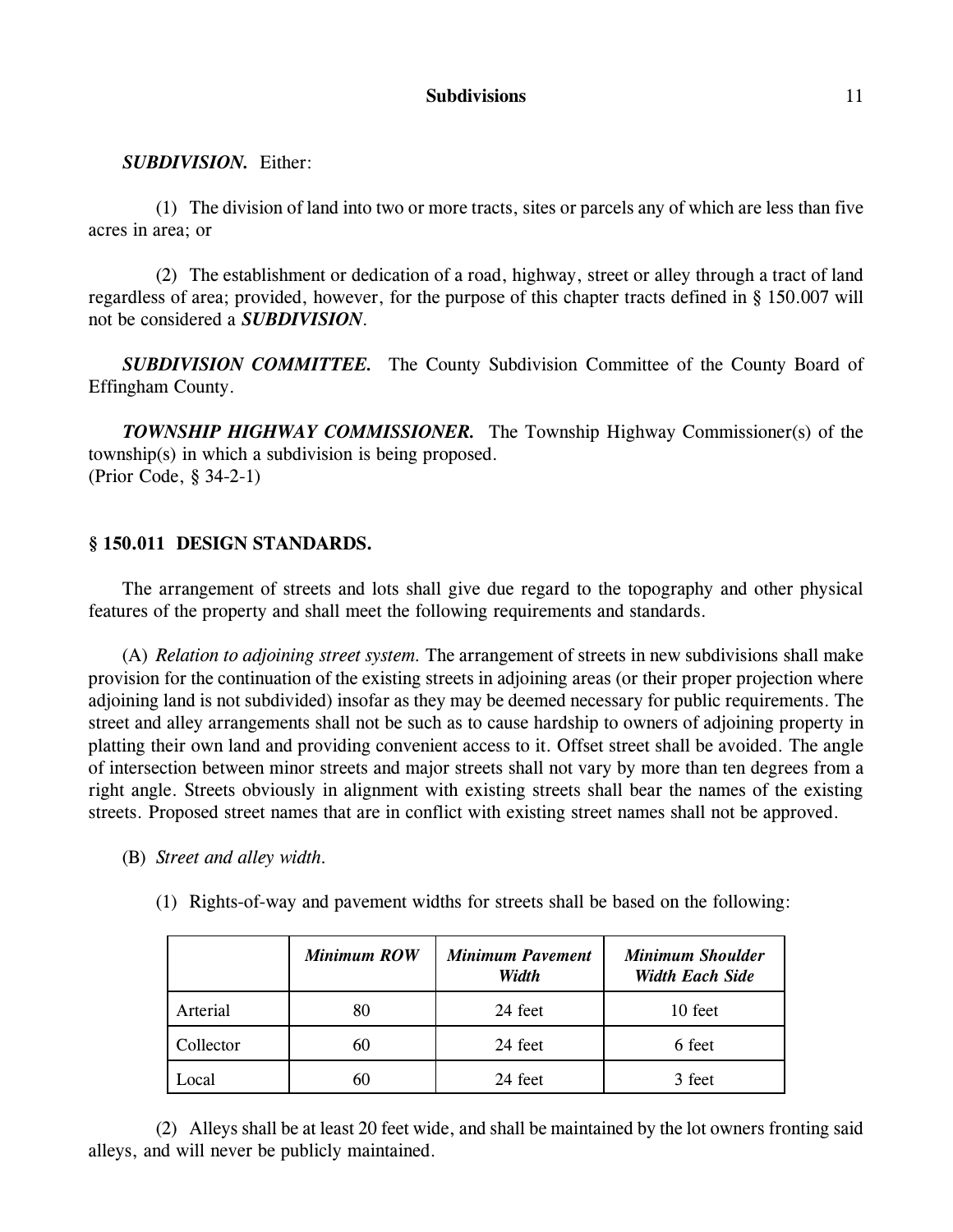(C) *Private streets.* Sixty feet wide.

(D) *Easements.* Easements of at least ten feet in width shall be dedicated on each side of all rear lot lines and along side lot lines, where necessary, for poles, wires, conduits, storm and sanitary sewers, gas, water or other utilities. Easements of greater width may be required along or across lots where necessary for the extension of main sewers or other utilities or where both water and sewer lines are located in the same easements.

(E) *Blocks.*

(1) No block shall be longer than 1,200 feet.

(2) Courts, dead-end streets or other street space may be provided if proper access is given to all lots from dedicated street or court. All dead-end streets shall terminate in a dedicated street space having a minimum radius of 60 feet, or other satisfactory arrangement for turning of vehicles. Dead-end streets shall not exceed 750 feet in length.

(F) *Lots.*

(1) The lot arrangement and design shall be such that all lots will provide satisfactory and desirable building sites, properly related to topography and to the character of surrounding development.

(2) All side lines of lots shall be at right angles to straight street lines and radial to curved street lines except where a variation of this rule will provide a better street and lot layout. Lots with double frontage shall be avoided.

(3) No lot shall have a depth of less than 100 feet or a depth in excess of three times its width.

(4) Corner lots shall have a width sufficient to permit the establishment of front building lines on both the adjoining streets.

(5) Lots at major street intersections and at acute angle intersections of less than 85 degrees shall have a radius of 20 feet at the street corner. On business lots a chord may be substituted for the circular arc.

(G) *Maintenance of improvements outside corporate limits.* Where a subdivision outside the corporate limits contains sewers, sewage treatment plants, water supply systems, park areas or other physical facilities necessary or desirable for the welfare of the area and of common use or benefit which the township or county does not desire to or cannot maintain, provision shall be made by trust agreements made a part of the deed restrictions acceptable to the county, for the proper and continuous maintenance and supervision of such facilities by the lot owners in the subdivision.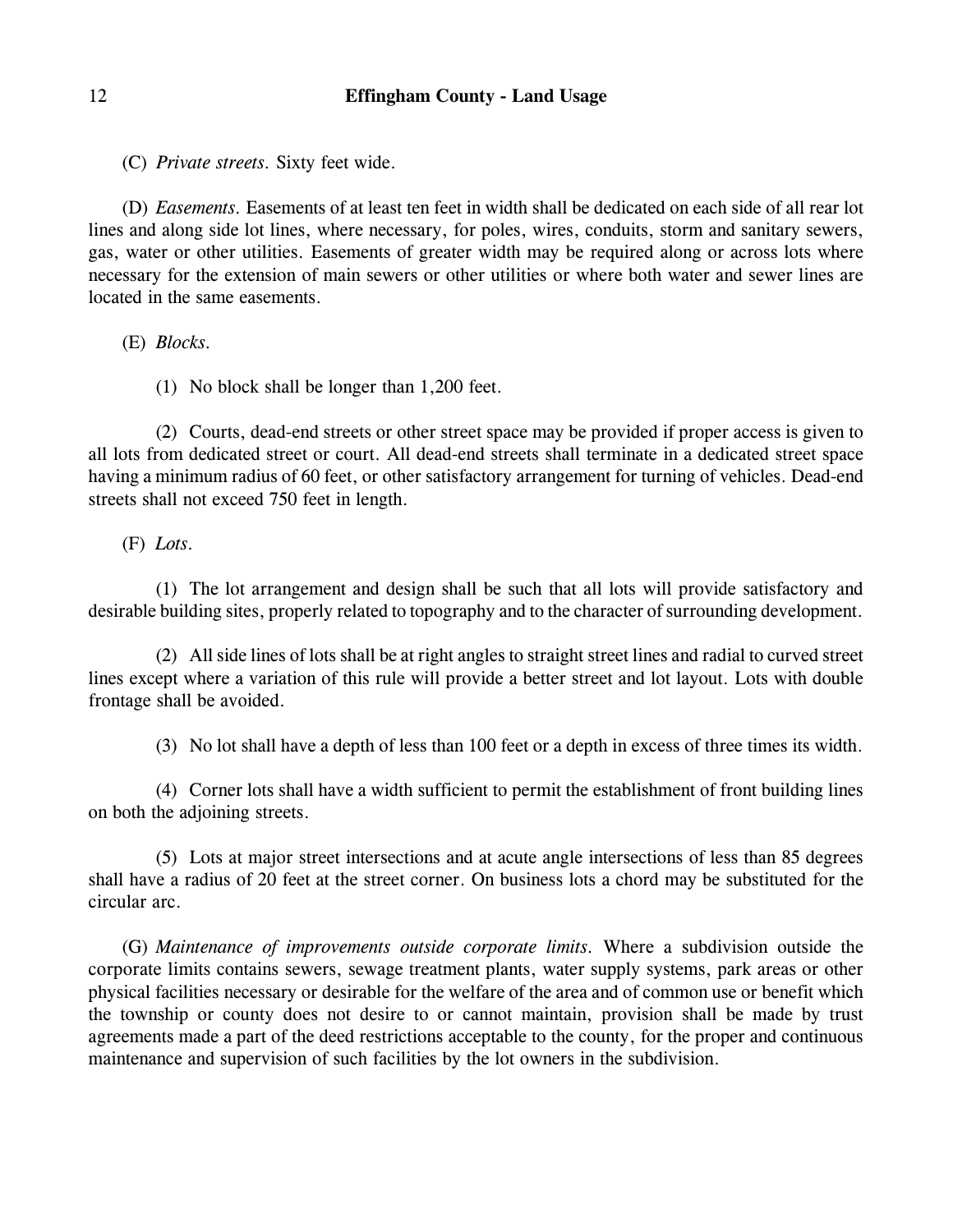(H) *Easements along streams.* Whenever any stream or important surface drainage course is located in an area being subdivided, the subdivider shall provide an adequate easement along each side of the stream for the purpose of widening, deepening, sloping, improving or protecting the stream. (Prior Code, § 34-4-1)

#### **§ 150.012 CHANGES AND AMENDMENTS.**

This chapter may be amended, supplemented or repealed by a majority vote of the County Board. (Prior Code, § 34-11-1)

### **§ 150.013 VALIDITY.**

(A) If any section, division, clause or phrase of this chapter is for any reason held to be unconstitutional or void, such decision shall not affect the validity of the remaining portions of this chapter.

(Prior Code, § 34-12-1)

(B) All regulations in conflict with this chapter are hereby repealed; the terms and conditions under which preliminary plats were approved prior to the adoption of this chapter shall be binding and in effect, except that the rights and privileges conferred upon the subdivider in § 150.026(C) shall be applicable.

(Prior Code, § 34-13-1)

#### *JURISDICTION AND PROCEDURE*

#### **§ 150.025 PLAT, WHEN REQUIRED.**

It shall be unlawful for the owner, agent or person having control of any land not being located within any city, village or incorporated town, or within one and one-half miles of the corporate town which has in effect a valid zoning code of the mile and one-half limit, to subdivide, lay out, map or plat such land and the lots, blocks, streets, alleys, avenues, parkways and grounds unless by a map or plat made in accordance with the laws of the state, and the provisions of this chapter. (Prior Code, § 34-3-1) Penalty, see § 150.999

#### **§ 150.026 PRELIMINARY PLAT.**

Any subdivider desiring to subdivide land shall submit to the County Subdivision Committee, for its consideration, six copies of the preliminary plat prepared in accordance with the specifications of §§ 150.045 through 150.049; the design and layout of the subdivision shall conform to the requirements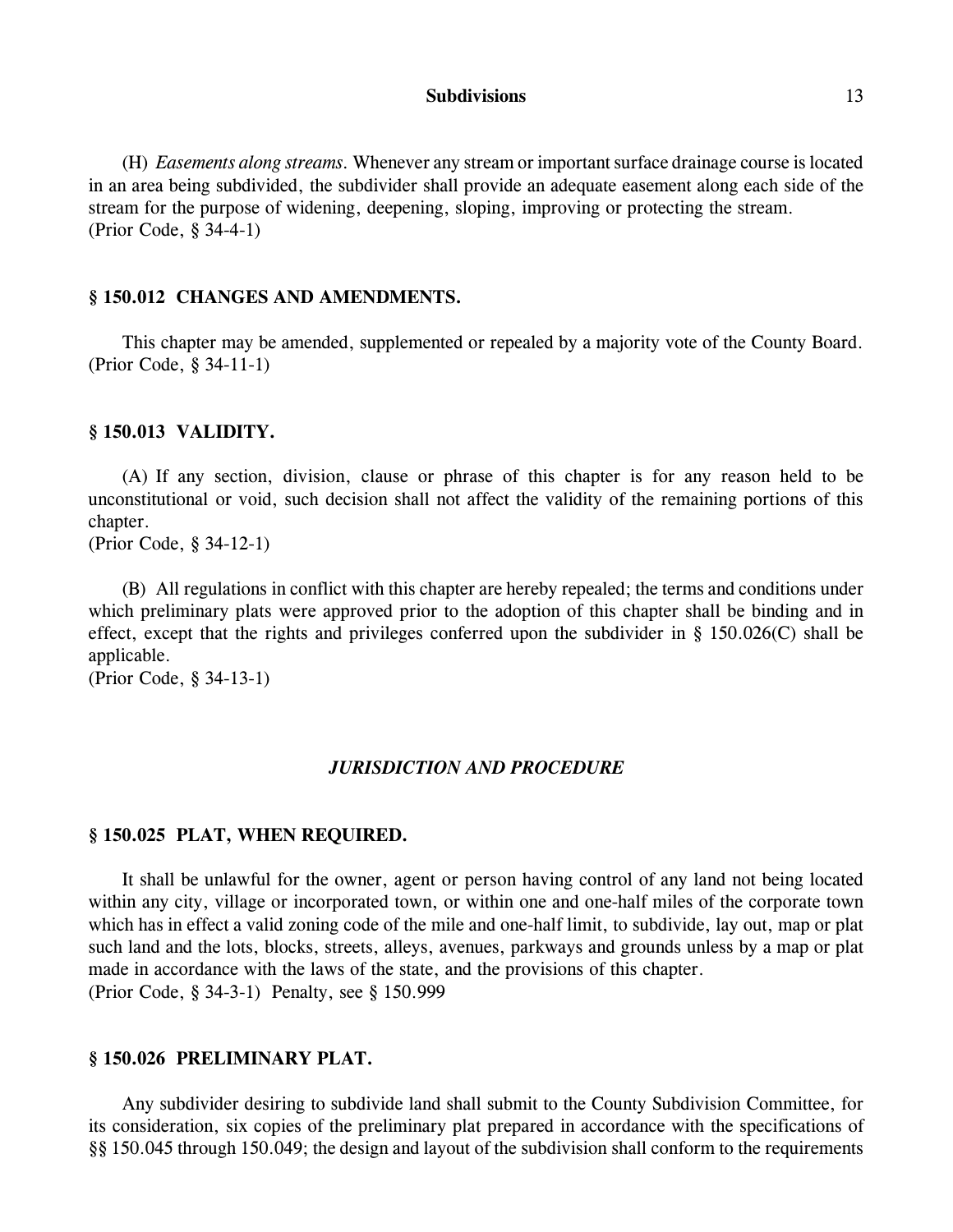### 14 **Effingham County - Land Usage**

of §§ 150.011 (following consideration of the plat, the County Subdivision Committee shall report its findings and recommendations to the County Board for its consideration and approval or disapproval).

(A) *Review by the Subdivision Committee.* The Subdivision Committee shall review the preliminary plat and make its report within 60 days from the date of application or the filing of the last item of required data, whichever is later. The Subdivision Committee shall then notify the applicant of its approval, disapproval or approval subject to modifications as a basis for the preparation of the final plat. If the plat is disapproved, reasons for such disapproval will be stated in writing. If approved subject to modifications or conditions, the nature of the modifications or conditions shall be stated.

(B) *Filing.* A copy of the letter of approval or disapproval by the Subdivision Committee shall be attached to the preliminary plat and shall be filed with the County Board, and one copy shall be returned to the subdivider. Preliminary plats shall not be recorded.

(C) *Rights and privileges.* Preliminary plat approval shall confer upon the subdivider the following rights and privileges.

(1) The preliminary plat approval will remain in effect for a one-year period. The applicant may, during this period, submit all or part or parts of said preliminary plat for final approval. In the event that the subdivision is being developed in stages, the applicant may, by written mutual agreement with the Subdivision Committee, have final approval of the last part of the plat delayed for a period not to exceed ten years from the date of the preliminary plat approval.

(2) The general terms and conditions under which the preliminary plat approval was granted will not be changed for final approval.

(3) The applicant may also proceed with any detailed improvements plans required for all facilities or utilities intended to be provided. Actual construction of such facilities and improvements may commence prior to final plat approval if the detailed improvement plans have been accepted by the County Superintendent of Highways and the appropriate Township Highway Commissioner, provided that such facilities and improvements will be inspected throughout their construction, and final plat approval will be contingent in part upon acceptable compliance with county improvements and facilities standards. If the applicant does not submit the improvement plans prior to the submission of the final plat, then he or she shall submit the improvement plans to the County Superintendent of Highways at the time that the final plat is submitted. (Prior Code, § 34-3-2)

#### **§ 150.027 SUBDIVISION NEAR MUNICIPALITY.**

When a subdivision is located within one and one-half miles of the corporate limits of any municipality that has adopted and filed with the County Recorder of Deeds an ordinance regulating said mile and one-half as provided by state statutes, the plat shall be submitted by the applicant to the municipality for approval; however, the subdivider shall submit a copy of the preliminary plat as approved by the municipality to the Subdivision Committee for their review and comment.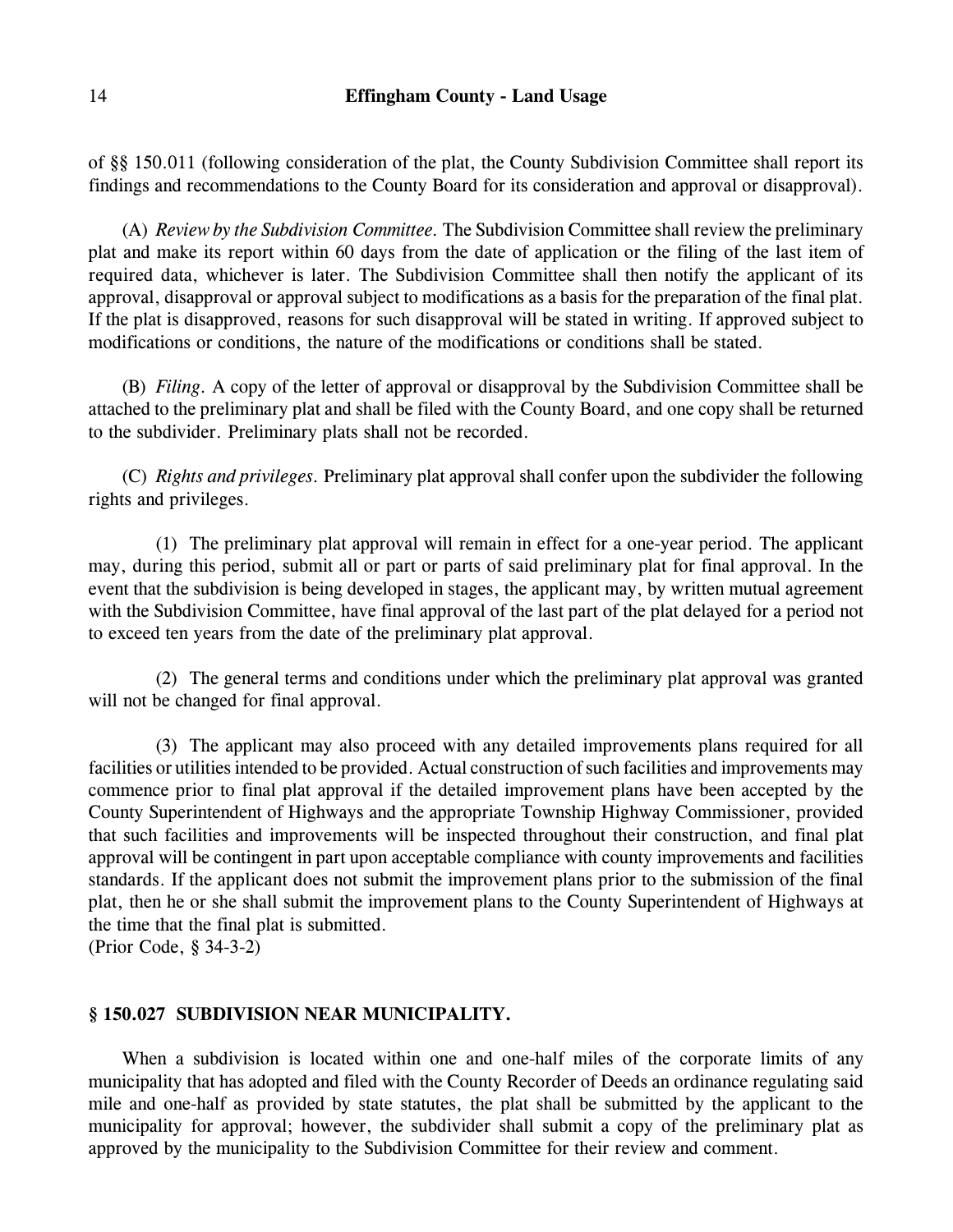(A) The Subdivision Committee shall determine if said preliminary plat complies with this chapter and whether the preliminary plat conflicts with the county highway classification map. Whenever the preliminary plat does not comply with the above, the County Superintendent of Highways shall notify the municipality in writing of the specific instances of noncompliance, or conflicts.

(B) Whenever the preliminary plat contains roads or streets that are less than the specifications and regulations provided herein, the Superintendent of Highways or the Township Highway Commissioner may refuse to accept any such non-complying street or road for incorporation into or as a part of the county or township road system.

(Prior Code, § 34-3-3)

## **§ 150.028 IMPROVEMENT PLAN PROCEDURES.**

(A) Improvement plans do not require Subdivision Committee action, but shall be approved by the Township Highway Commissioner and the County Superintendent of Highways, who shall certify to the Subdivision Committee that the plan is in conformance with these regulations and requirements. Variance from these requirements shall be permitted only by Subdivision Committee action pursuant to §§ 150.110 through 150.114.

(B) No subdivider, however, shall proceed with any construction work in the project area before obtaining this approval.

(1) *Submittal.* To secure formal action on the improvement plans, the developer shall file two blue line prints of the improvement plans with the County Superintendent of Highway and the respective Township Highway Commissioner.

(2) *Improvement plan review.* The County Superintendent of Highways and the Township Highway Commissioner shall review, within 30 days, the proposed improvement plans and notify the Subdivision Committee of their approval, conditional approval or denial. Upon notification by the County Superintendent of Highways, the Subdivision Committee shall notify the applicant of the County Superintendent of Highway's report stating his or her approval, conditional approval or denial.

(a) *APPROVAL* means the applicant is now authorized to proceed with the physical improvements in the subdivision, provided the Subdivision Committee accepts the improvement plans.

(b) *CONDITIONAL APPROVAL* means the developer may proceed as outlined, in division (B)(2)(a) above, but only after he or she has submitted two copies of the corrected improvement plans with the County Superintendent of Highways and the Township Highway Commissioner.

(c) *DENIAL* means disapproval of improvement plans. For further consideration, the developer must rework his or her plans to conform with the requirements, and then resubmit the reworked plans to the County Superintendent of Highways as though they were a completely new set of plans. (Prior Code, § 34-3-4)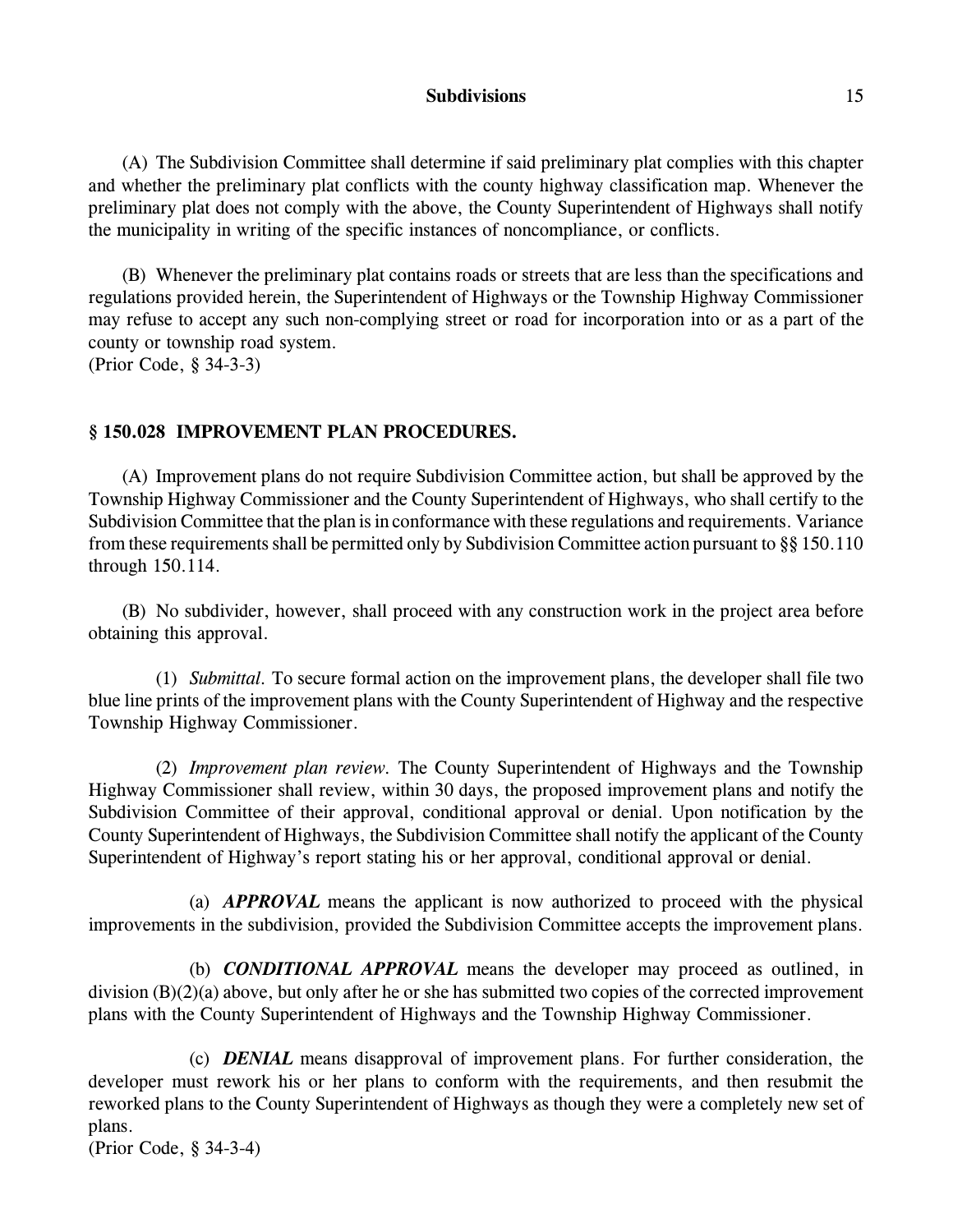## **§ 150.029 CHANGE IN THE PRELIMINARY PLAT.**

If the improvement plans indicate that changes must be made in the preliminary plat then the applicant shall resubmit a new preliminary plat before the improvement plans will be approved. (Prior Code, § 34-3-5)

### **§ 150.030 FINAL PLAT PROCEDURES.**

The final plat and supporting papers shall include such information as may be necessary concerning the form of guarantee or construction bond to be used.

(A) *Transmittal.* Six copies and one reproducible original of the final plat shall be submitted to the Subdivision Committee. One copy of the final plat shall also be submitted to the affected Township Highway Commissioner.

(B) *Submittal of improvement plans.* If the applicant has not previously submitted improvement plans, then they shall be submitted along with the final plat to the County Superintendent of Highways and the Township Highway Commissioner affected.

(C) *Subdivision Committee review.* The Subdivision Committee shall review the final plat and shall either approve or disapprove said plat within 45 days from the date of filing a completed final plat application. Approval, however, shall not be granted unless the following condition are met:

- (1) The final plat conforms to the preliminary plat previously approved;
- (2) The final plat meets all requirements of the laws of the state;
- (3) The final plat meets all requirements of the laws of the state; and

(4) (a) The subdivider or applicant shall post a construction bond or bonds or other proof of financial responsibility as set out in §§ 150.090 through 150.099 with the county equal to the estimated construction cost, adjusted to account for inflation, or all improvements that are not bonded elsewhere. Credit will be allowed for completed improvements provided they have been inspected and meet the requirements of this chapter.

(b) Bonds posted with other entities shall be reviewed by the county to insure compliance with the intent of this chapter.

(c) Additionally, a bond or other proof of financial responsibility as set out in §§ 150.090 through 150.099 for maintenance and operation of improvements shall be required for those improvements not bonded elsewhere.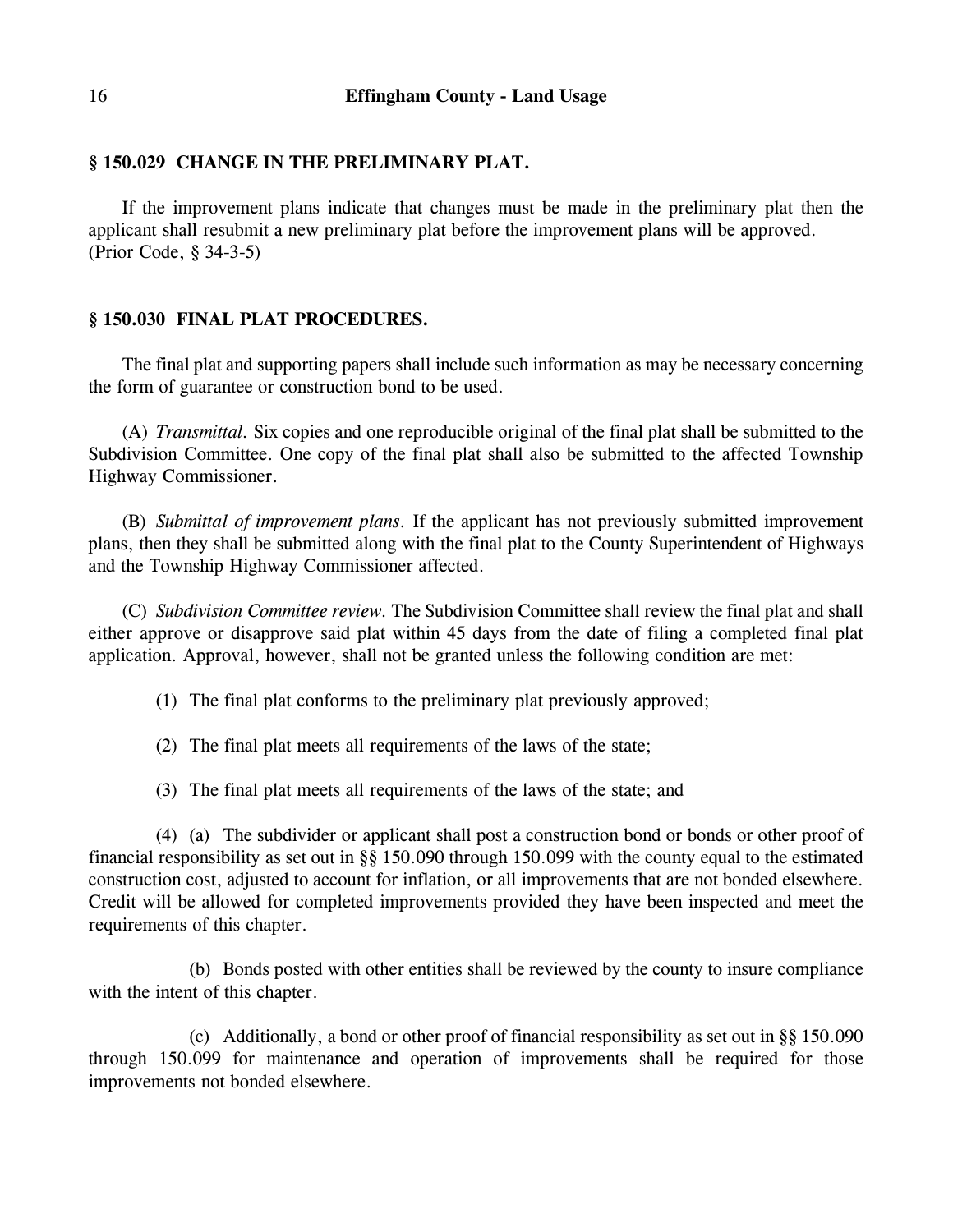(D) *Subdivision Committee action.*

(1) If the final plat is approved, the Chairperson of the Subdivision Committee shall affix his or her signature to the plat and attach thereto a notation that the plat has received final approval of the Subdivision Committee.

(2) If the final plat is disapproved, the reasons for such action and specific instances where said plat is not in conformance with the requirements herein shall be noted. (Prior Code, § 34-3-6)

### **§ 150.031 RECORDING PROCEDURE.**

(A) No subdivision plat or re-plat regulated by this chapter shall be recorded in the office of the Recorder of Deeds of the county unless and until the approval of the Subdivision Committee is endorsed thereon.

(B) No lot shall be sold from such subdivision plat or re-plat until it has been approved by the Subdivision Committee and filed for record in the office of the Recorder of Deeds of the county, as herein provided.

(Prior Code, § 34-3-7)

#### **§ 150.032 OFFICIAL FILINGS.**

(A) The subdivider shall file the approved final plat with the County Recorder of Deeds within 60 days after the Subdivision Committee have affixed their signature thereto.

(B) One copy of the final plat shall be given to the county's Superintendent of Highways by the County Recorder bearing the official stamp of the County Recorder attesting its recording within 20 days of such action.

(1) *Fees.* The review fee for the preliminary plat shall be \$25 or \$5 per lot, or tract of land; whichever is greater. The fee shall be collected by the County Clerk after the last item of required information has been submitted by the applicant.

(2) *Final plat fee.* The review fee for the final plat shall be \$25 or \$5 per lot, or tract of land. The fee shall be collected by the County Clerk after the last item or required information has been submitted by the applicant.

(3) *Exemption from fees.* Plats containing three lots or less and not involving new streets may be exempted from the provisions of divisions (B)(1) and (B)(2) above upon application to the Subdivision Committee.

(Prior Code, § 34-3-8)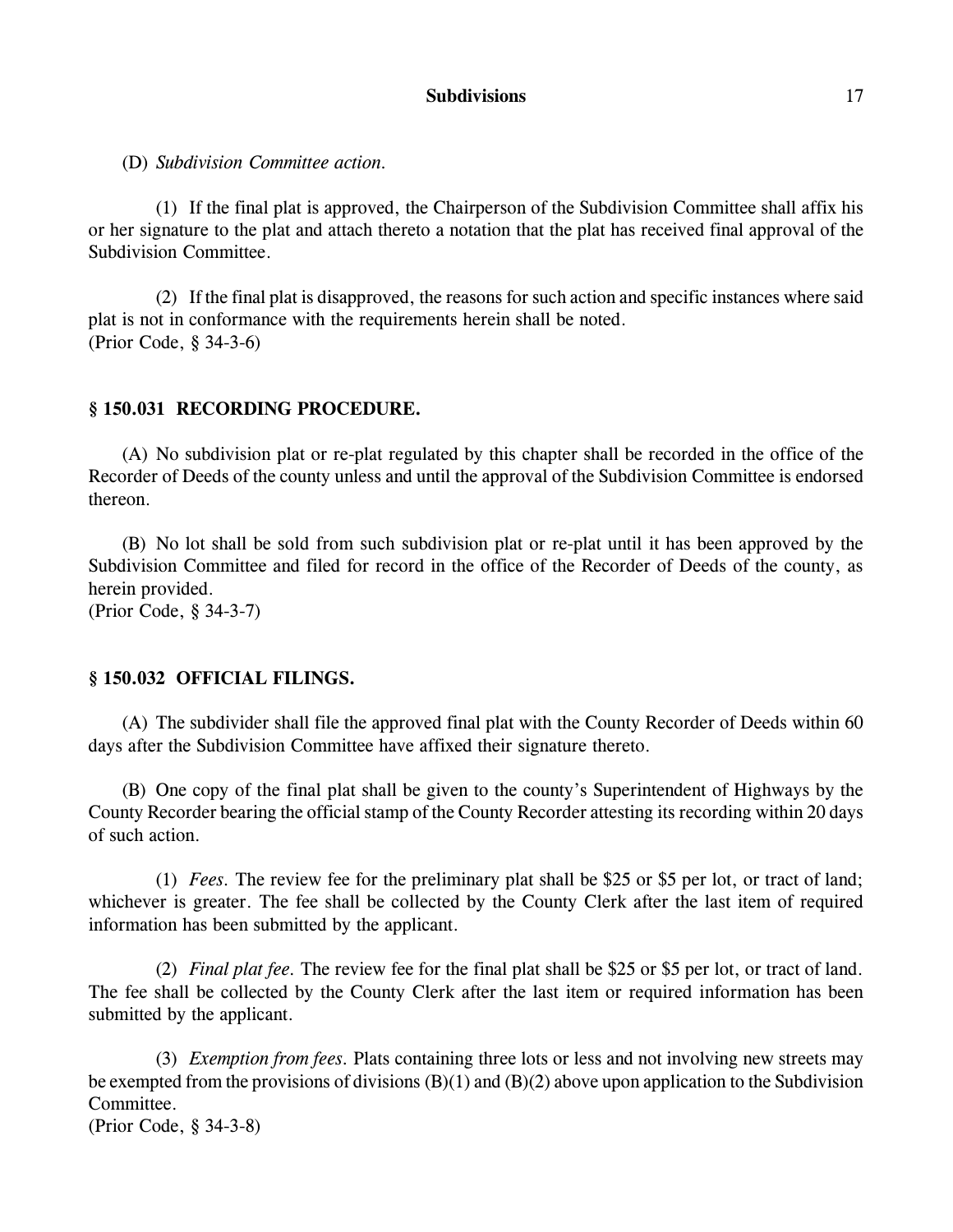## *SPECIFICATIONS FOR PLATS*

## **§ 150.045 PRELIMINARY PLAT REQUIREMENTS.**

The Subdivision Committee and the County Superintendent of Highways may require the applicant to submit additional topographic information, detailed plans for proposed uses and other information as required.

(Prior Code, § 34-5-1)

### **§ 150.046 PRELIMINARY PLAT MAP.**

The preliminary plat map shall be drawn in accordance with the following specifications:

(A) Title under which the proposed subdivision is to be recorded and location;

(B) North arrow and date;

(C) The preliminary plat should be drawn to a scale of 100 feet to one inch. If the plat is shown on two or more sheets an index shall be provided on each sheet;

(D) Names and addresses of the owner, subdivider, professional engineer and the registered land surveyor who prepared the preliminary plat;

(E) A statement to the effect that "this plat is not for record" shall be printed or stamped upon all copies of the preliminary plat; and

(F) In case of resubdivision, a copy of existing plat. (Prior Code, § 34-5-2)

### **§ 150.047 EXISTING CONDITIONS.**

The preliminary plat shall portray or present the following existing conditions:

(A) Location of section lines, location of existing and platted property lines, lots and lot numbers. Location of width and names of all platted roads, railroads, utility rights-of-way, public areas, existing buildings or structures both within the area to be subdivided and within 150 feet of the project boundary;

(B) All existing easements showing locations, widths and purposes;

(C) Location of major watercourses, natural drainageways and ponding areas with direction of flow and elevations;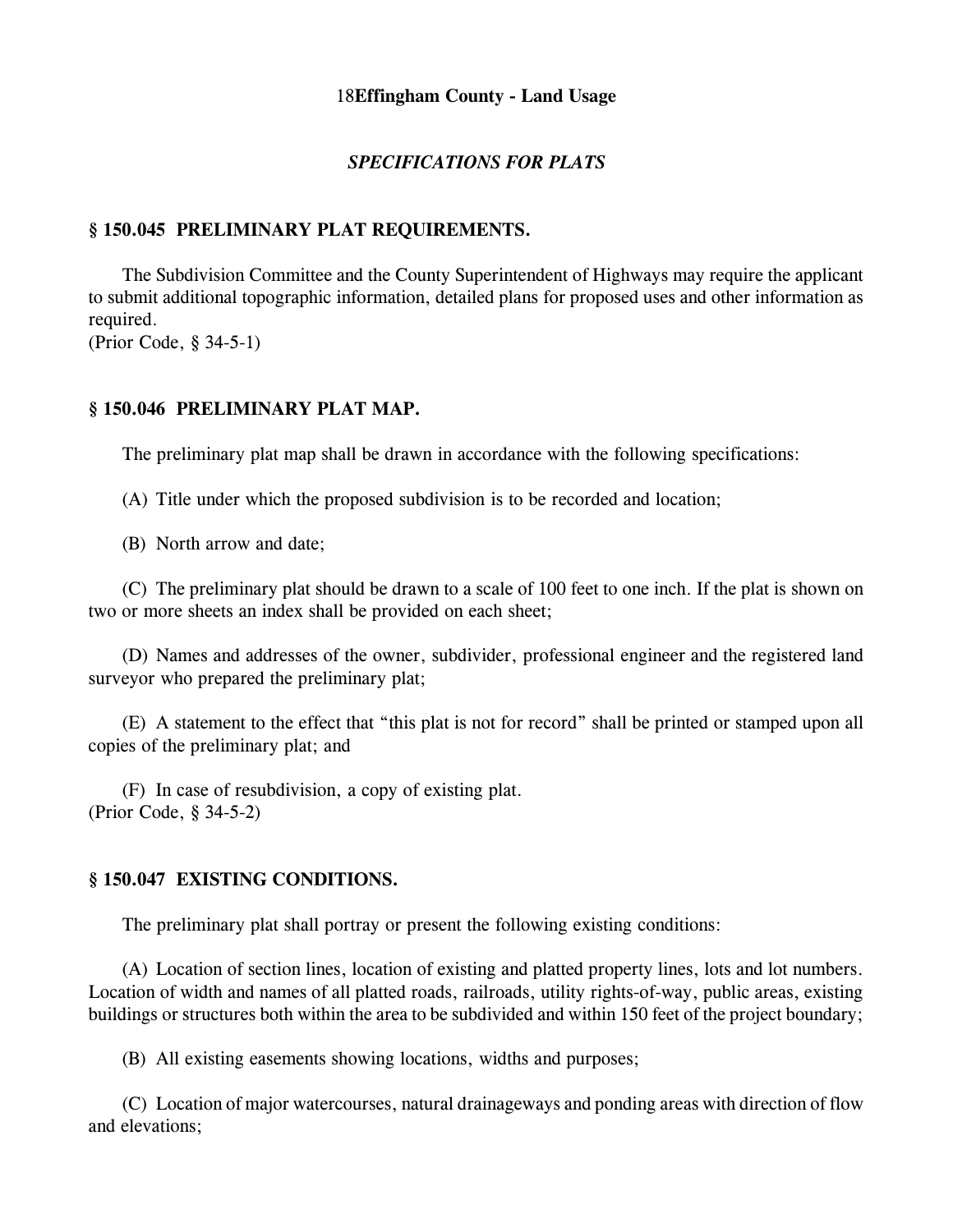(D) Existing sewers, water mains, drains, culverts or other underground facilities within the tract or within the right-of-way of existing streets or roadways;

(E) Topography should be shown by two-foot contour intervals on lands having slopes of 0% to 4%, at five-foot intervals on slopes of 4% to 12%, and at ten-foot intervals on slopes of 12% and above; and

(F) Location and results of soil percolation tests, if individual sewage disposal systems are proposed.

(Prior Code, § 34-5-3)

## **§ 150.048 PROPOSED CONDITIONS.**

The preliminary plat shall portray or present the following proposed conditions:

(A) Tract boundary lines, showing their lengths and directions according to available information and reference to lines of the public land survey and of other major land divisions;

(B) Layout of proposed lots, showing their approximate dimensions, numbers and their approximate minimum area (square footage), showing an identifying number for each lot. Lots shall be numbered consecutively throughout all phases or additions of the subdivision;

(C) All proposed easements showing locations, widths and purposes;

(D) Street roadways and right-of-way widths, approximate gradients (use percent), types and widths of pavement, curbs, street lights, sidewalks, planting strips and other pertinent data; the classification of all proposed streets as to function as established herein;

(E) Parcels of land, if any, proposed to be dedicated or reserved for schools, parks, playgrounds or other public, semi-public or community purposes; and

(F) Location, type and approximate size of utility improvement to be installed. (Prior Code, § 34-5-4)

### **§ 150.049 OTHER SUBMISSION ITEMS.**

The following information shall also be submitted with the preliminary plat either in written or graphic form, as the case may be:

(A) Names and addresses of adjoining property owners; and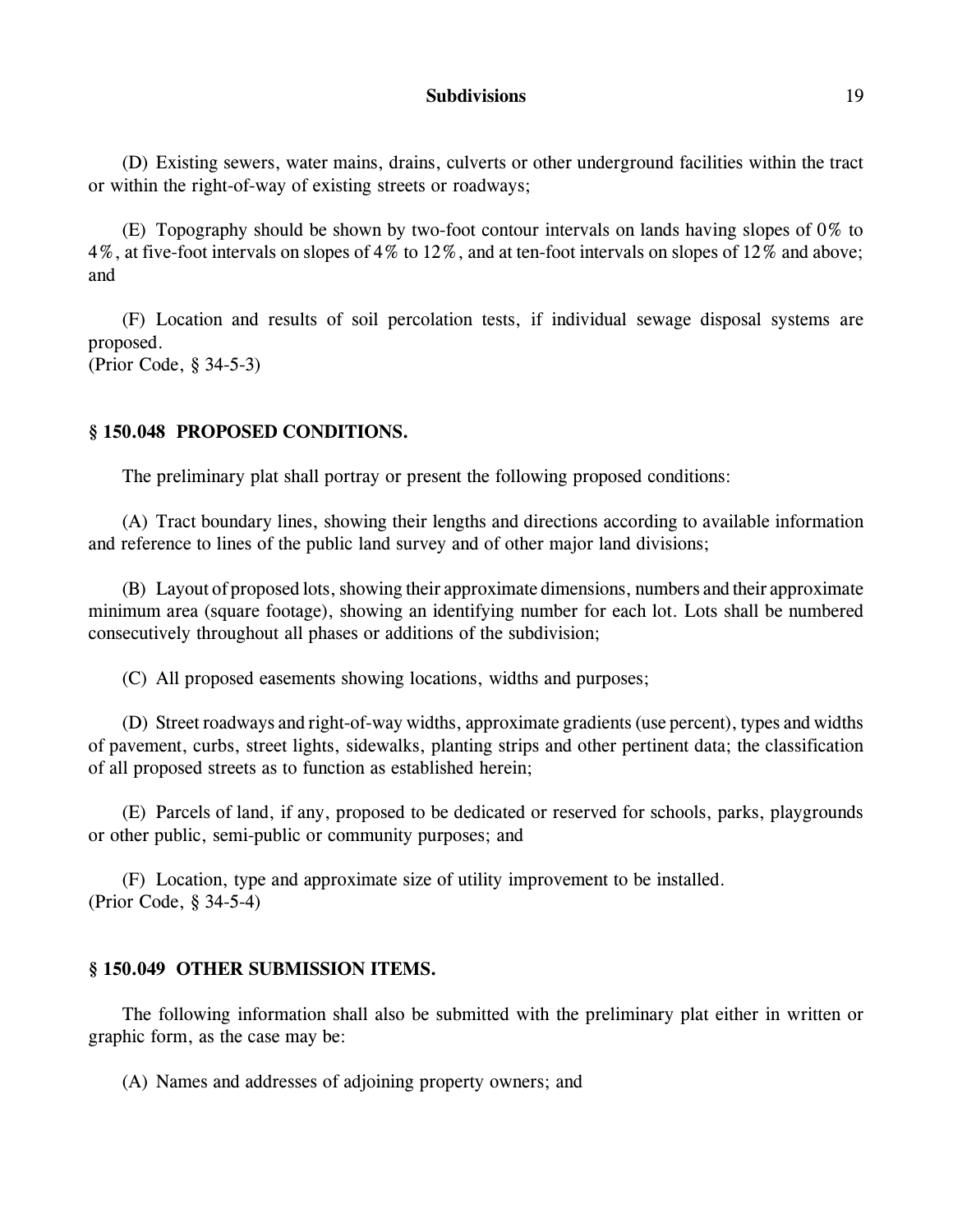(B) Soils information indicating soil classification according to the Unified System (and USDA textual classification, if available) for surface, subsoil and sub-strata conditions. (Prior Code, § 34-5-5)

### *IMPROVEMENTS*

#### **§ 150.060 IMPROVEMENT PLAN REQUIREMENTS.**

(A) After the preliminary plat is approved, improvement plans prepared by a professional engineer for the subdivision of all or any part of the tract shall be submitted to the County Superintendent of Highways and the Township Highway Commissioner.

(B) The following information shall be shown on the improvement plans or submitted with the plans:

(1) Two copies of the approved preliminary plat and supportive information;

(2) North arrow and graphic scale;

(3) Title block showing name and address of developer and engineering firm, as well as the engineer's seal;

(4) One or more bench marks, in or near the subdivision, to which the subdivision is referenced. The elevation shall be based on the sea level datum;

(5) List of the standards and specifications followed, citing volume, section, page or other references;

(6) All dimensions shall be to the nearest one-one hundredth of a foot and angles to the nearest minute, as appropriate;

(7) Grading plans showing finished grades. The contour interval shall conform to the requirements stated in § 150.047(E);

(8) Soil information and a soils map, when required by this chapter (see  $\S 150.061(B)$  and (C));

(9) Percolation test data and locations of test holes if no public sewer system is available or proposed (see  $\S$  150.061(C));

(10) Ground water information and locations of test wells, when required by this chapter (see  $§ 150.061(C)$ ; and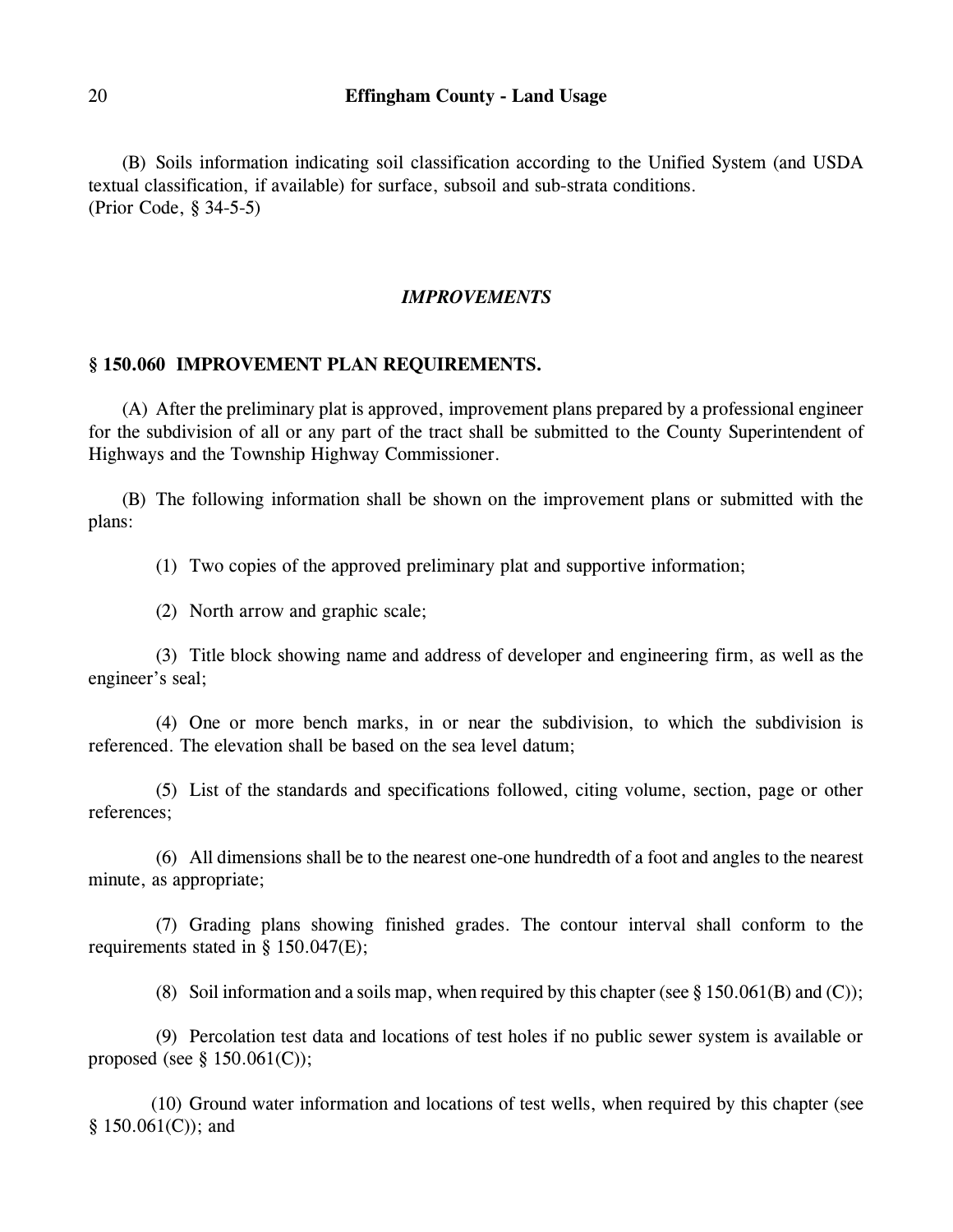(11) Plans, profiles and cross sections of streets showing right-of-way and surface widths, elevations, paving details, grades, names, curb and gutter, catch basins, sidewalks and any other improvement to be constructed or placed within the street right-of-way. (Prior Code, § 34-6-1)

#### **§ 150.061 MINIMUM IMPROVEMENTS.**

(A) *Streets, curbs and gutter, and sidewalks.*

(1) All streets and public ways shall be graded to their full width (as specified in § 150.011) including side slopes, and to the appropriate grade and shall be surfaced according to county specifications with one of the following alternates:

(a) Seven and one-half inches of compacted crushed stone or gravel with an A-3 seal;

(b) Six inches of compacted gravel or crushed stone base course with two inches of hot plant mix bituminous surface; or

(c) Six inches of Portland cement concrete pavement without mesh.

(2) Curbs, gutters or combination curb and gutters may be constructed along the outside pavement line in accordance with Illinois Department of Transportation specifications.

(3) Where lots are 20,000 square feet or more in area, and with the approval of the County Superintendent of Highways and the Township Highway Commissioner a 24-foot wide surface may be installed without curb or gutter, provided that three-foot wide shoulders and adequate drainage facilities are provided.

(Prior Code, § 34-6-5)

(B) *Sanitary sewers.* In subdivisions in which the lots are less than 20,000 square feet and where plans for the installation of sanitary sewers in the vicinity of the subdivision have been prepared by a municipality, the subdivider may be required to install sewers in conformity with such plans. In such cases, until a connection can be made with the public sewer system, the use of an alternate central treatment facility will be permitted, provided such facilities are approved by the State Environmental Protection Agency and in accordance with county and state regulations pertaining to sanitary disposal. In subdivisions where the lots are 20,000 square feet or more and have a minimum width of 100 feet, the subdivider may install individual disposal devices for each lot at the time improvements are erected thereon. All such individual sewage disposal systems shall be constructed in accordance with regulations and requirements of the State Public Health Department. (Prior Code, § 34-6-6)

(C) *Percolation tests.* Percolation tests may be required to be conducted in the presence of a designated County Health Official and shall be required in all areas where septic tanks or other soil absorption systems are proposed. Where grading is to be done, such tests shall be made in the soil after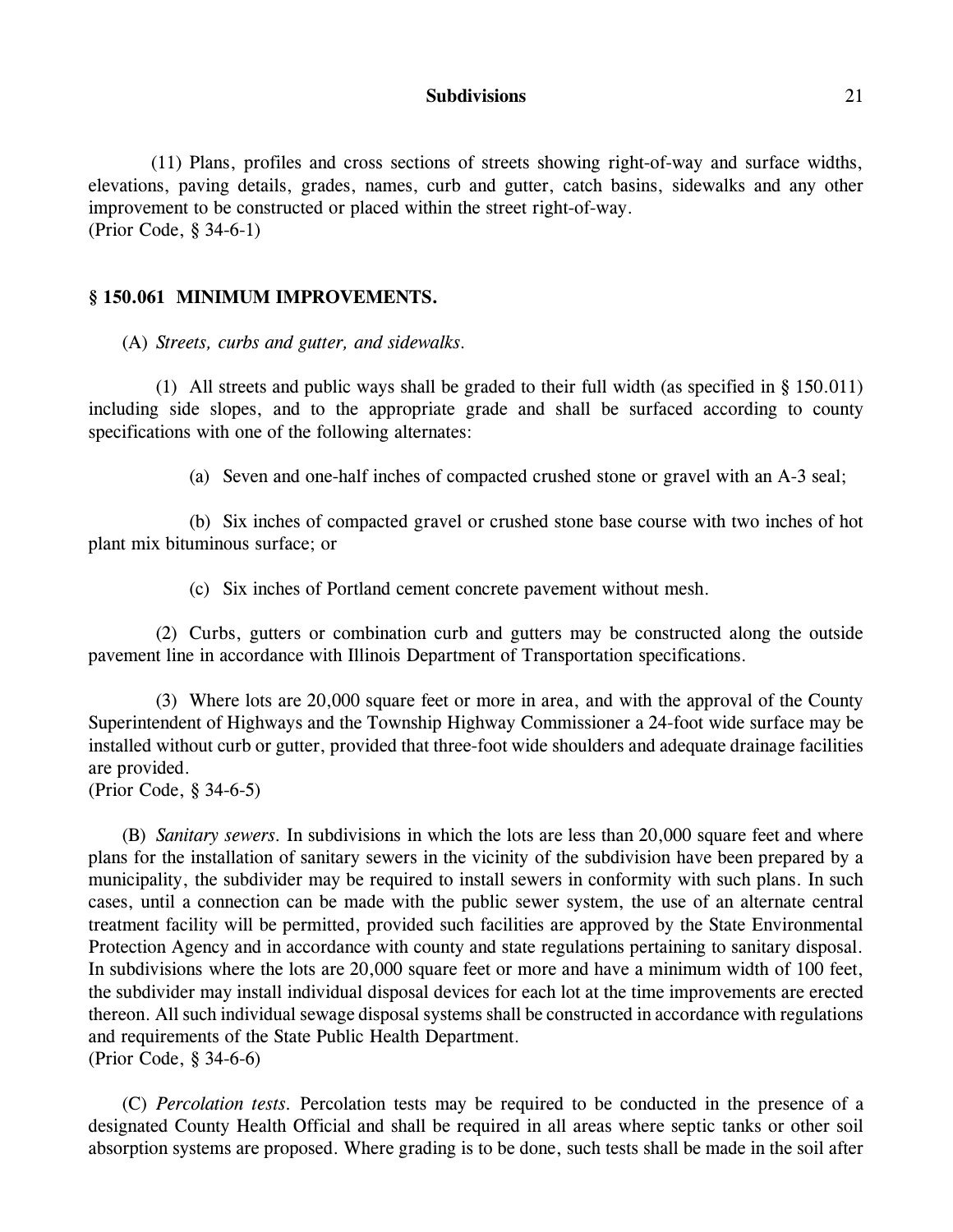finished grade has been constructed. At least two separate percolation tests shall be performed at the site of each proposed disposal area. More than two percolation tests will be required when the soil structure may vary or where large disposal areas are required. Preliminary tests for subdividing large tracts shall be made in the amount of one test hole per acre or as prescribed by the County Health Department. Percolation tests shall not be made in frozen ground. Tests shall not be made in filled ground unless the soil has been compacted or allowed to settle to the satisfaction of the County Health Official. (Prior Code, § 34-6-7)

(D) *Drainage.*

(1) The plat shall be laid out so as to provide proper drainage of the area being subdivided including facilities such as curb and gutter, catch basins, culverts, bridges and natural drainageways.

(2) The design of the storm drainage system shall be based on a 25-year flood frequency and the system designed according to accepted engineering practices, county specifications and the following general standards.

(a) Absolute minimum street grade shall be 0.3%. When possible, the county shall encourage a minimum street grade of 0.5%, and a maximum grade of 7%.

(b) No transport of runoff across a street by use of swale shall be permitted.

(c) Runoff shall be transported from yards to the major system by swales. (Prior Code, § 34-6-8)

## *FINAL PLAT REQUIREMENTS*

## **§ 150.075 GENERALLY.**

The final plat to be provided by the subdivider shall meet the following specifications.

(A) The final plat may include all or only a part of the project area portrayed on the preliminary plat which has received approval.

(B) The final plat shall be drawn on new linen tracing cloth, or other material of comparable stability with black ink and should be to a scale of 100 feet to one inch, where practical, provided that the resulting drawing does not exceed 22 inches by 36 inches.

(1) Two or more sheets may be used provided that an index drawing is provided on each sheet.

(2) Six black or blue line prints shall be provided by the subdivider along with the original tracing cloth.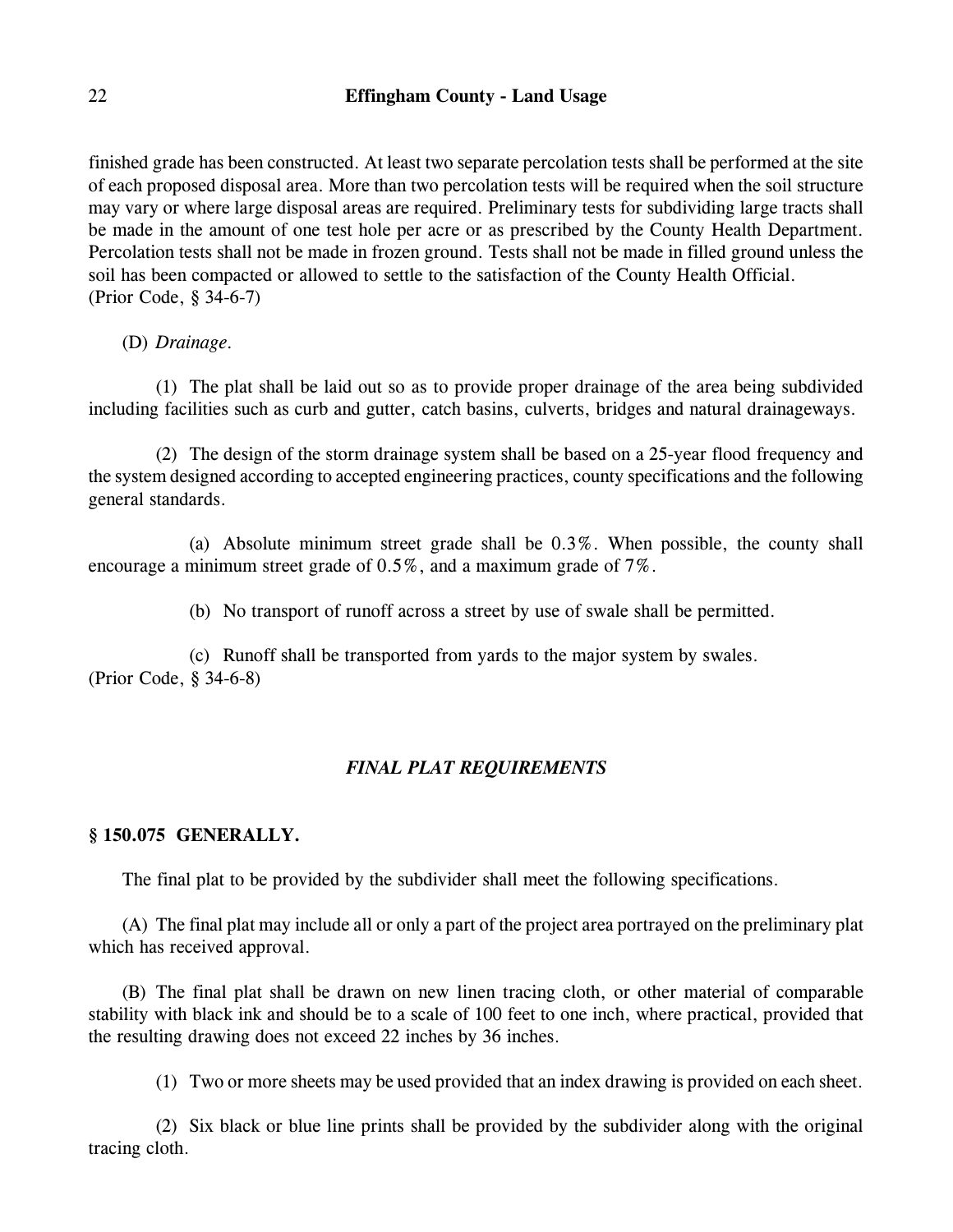(3) One copy of the final plat shall also be submitted to the effected Township Highway Commissioner.

(C) All dimensions shall be shown in feet and decimals of a foot, to the nearest one-one hundredth of a foot. (Prior Code, § 34-7-1)

### **§ 150.076 FINAL PLAT DATA.**

The final plat map shall portray or present the following:

(A) Title or name of subdivision; identification of the portion of the public lands survey in which the subdivision is located; and north arrow, graphic scale and date shown;

(B) Reference to recorded subdivision plats within 300 feet of adjoining platted land by record name, plat book and page number. Accurate locations, width and name of all existing streets intersecting the boundaries of the subdivision shall be shown;

(C) The boundary lines of the area being subdivided with accurate distances and angles. The correct legal description and area in acres or square feet of the property being subdivided shall be shown on the plat, and on an accompanying certificate. Where discrepancies occur, existing descriptions and surveyed descriptions should be included;

(D) The location and description of all survey monuments;

(E) Monuments shall be placed as required by 765 ILCS 205 (Plat Act);

(F) Right-of-way line of streets, easements and other rights-of-way and lot lines with accurate dimensions, angles or bearings and curve data, including radii, arcs or chords, points of tangency and central angles;

(G) Existing and proposed streets and alleys, street names, right-of-way width and other pertinent data;

(H) Location and dimensions of any formerly existing or newly created easements and statement of purpose for each easement;

(I) Lot dimensions, numbers of each lot and buildings or setback lines and dimensions. A separate list indicating the area of each lot shall be provided; and

(J) Purpose of which sites, other than private lots, are dedicated or reserved. (Prior Code, § 34-7-2)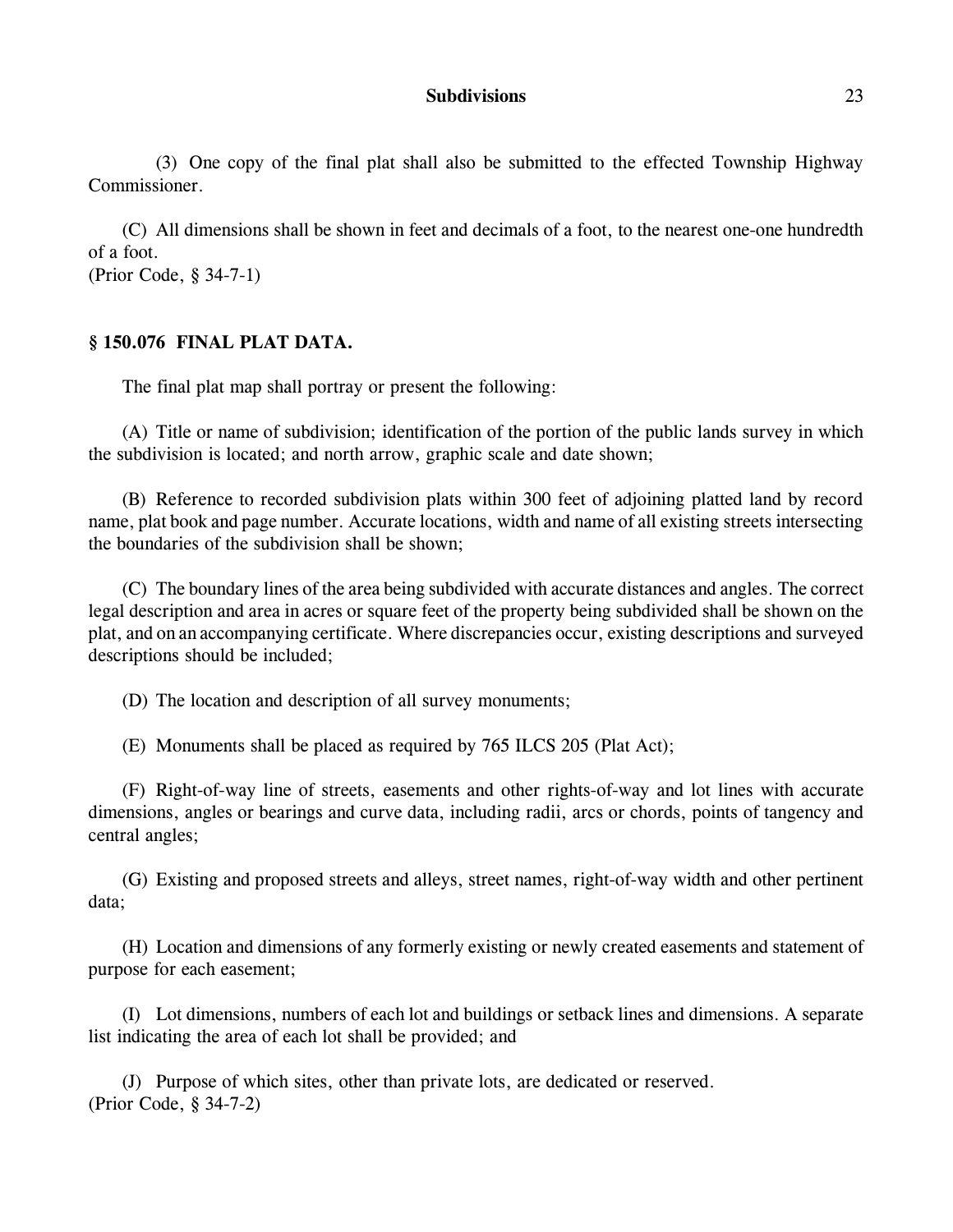## **§ 150.077 OTHER SUPPORTIVE DATA.**

The following supportive data, shall be required in final form for final plat approval:

(A) Percolation test results, if septic tanks or other soil absorption systems are proposed;

(B) Acknowledgment of the owner or owners of the plat, and restrictions including dedication to public use of all streets, alleys, parks or other open spaces shown thereon and the granting of easement required; and

(C) Private restrictions and trusteeships and their periods of existence. Should these restrictions or trusteeships be of such length as to make their lettering on the plat impracticable and thus necessitate the preparation of separate instrument, reference to such instrument shall be made on the plat. (Prior Code, § 34-7-3)

## **§ 150.078 FINAL PLAT CERTIFICATES.**

The following certificates shall be executed on the final plat: owner's certificate, notary certificate, surveyor's certificate, county clerk certificate, City Council certificate, Subdivision Committee certificate, drainage certificate and any other certification requested by the Subdivision Committee. Shown is the minimum requirements of each certificate.

(A) An owner's certificate in the following form is the minimum requirement of each certificate.

## **OWNER'S CERTIFICATE**

We, \_\_\_\_\_\_\_\_\_\_\_\_\_\_\_\_\_\_, being the Owners of \_\_\_\_\_\_\_\_\_(description)\_\_\_\_\_\_\_\_\_\_, have caused the said tract to be surveyed and subdivided in the manner shown, and subdivision is to be hereinafter known as  $\blacksquare$ . All rights-of-way and easements shown hereon are hereby dedicated to the use of the public forever including the release and waiver of the right of homestead under the Homestead Exemption laws of the State of Illinois.

Dated this \_\_\_\_\_\_\_\_\_ day of \_\_\_\_\_\_\_\_\_\_\_\_\_\_, 20\_\_\_\_.

\_\_\_\_\_\_\_\_\_\_\_\_\_\_\_\_\_\_\_\_\_ (Seal)

 $(Seal)$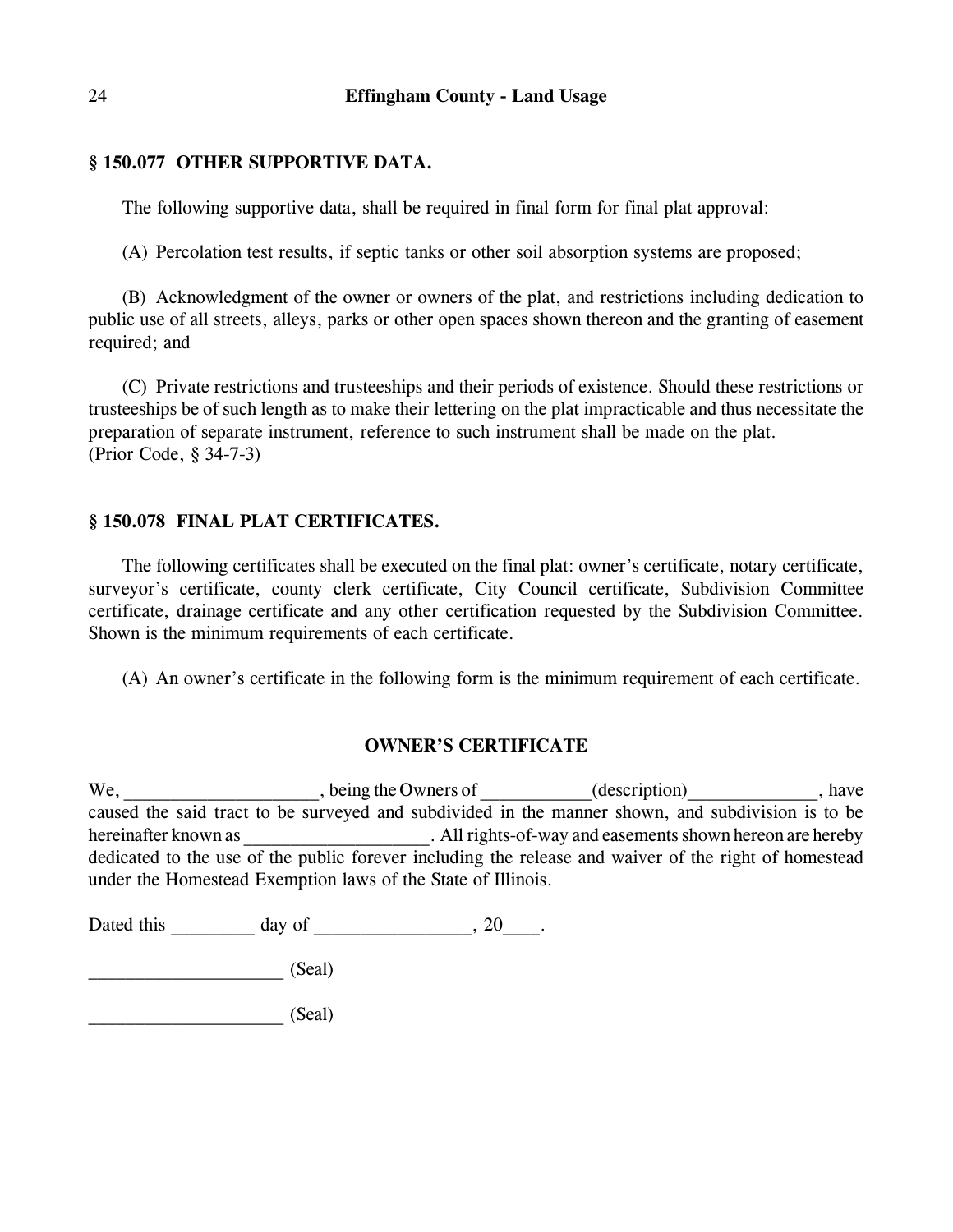(B) A notary certificate in the following form:

# **NOTARY CERTIFICATE**

State of Illinois (b) ) SS County of Effingham )

I, \_\_\_\_\_\_\_\_\_\_\_\_\_\_\_\_\_\_\_, a Notary Public in and for the County aforesaid, do hereby certify that \_(owners)\_\_\_are personally known to me to be the same persons whose names are subscribed to the foregoing instrument, and that they appeared before me this day in person and acknowledged that they signed and sealed the same as their free and voluntary act for the uses and purposes therein set forth, including the release of waiver of the right of homestead.

Given under my hand and Notarial Seal this day of the same can consider the same can consider the same can consider the same can consider the same can consider the same can consider the same can consider the same can consi

Notary Public

(C) A surveyor's certificate in the following form:

\_\_\_\_\_\_\_\_\_\_\_\_\_\_\_\_\_\_\_\_\_\_\_\_\_\_\_\_\_\_\_\_\_\_\_\_\_\_

## **SURVEYOR'S CERTIFICATE**

I, an Illinois Registered Land Surveyor, do hereby certify that this plat is a correct representation of a survey made under my direct supervision at the request of for the purpose of subdividing the tract into lots as shown.

\_\_\_\_\_\_\_\_\_\_\_\_\_\_\_\_\_\_\_\_\_ \_\_\_\_\_\_\_\_\_\_\_\_\_\_\_\_\_\_\_\_\_

Date Illinois Land Surveyor  $\overline{\phantom{a}}$  , where  $\overline{\phantom{a}}$  , where  $\overline{\phantom{a}}$  , where  $\overline{\phantom{a}}$ 

Registration Number

(D) A County Clerk's certificate in the following form:

## **COUNTY CLERK'S CERTIFICATE**

I, County Clerk of Effingham County, Illinois, do hereby certify that I find no unpaid or forfeited taxes against any of the real estate included within this plat.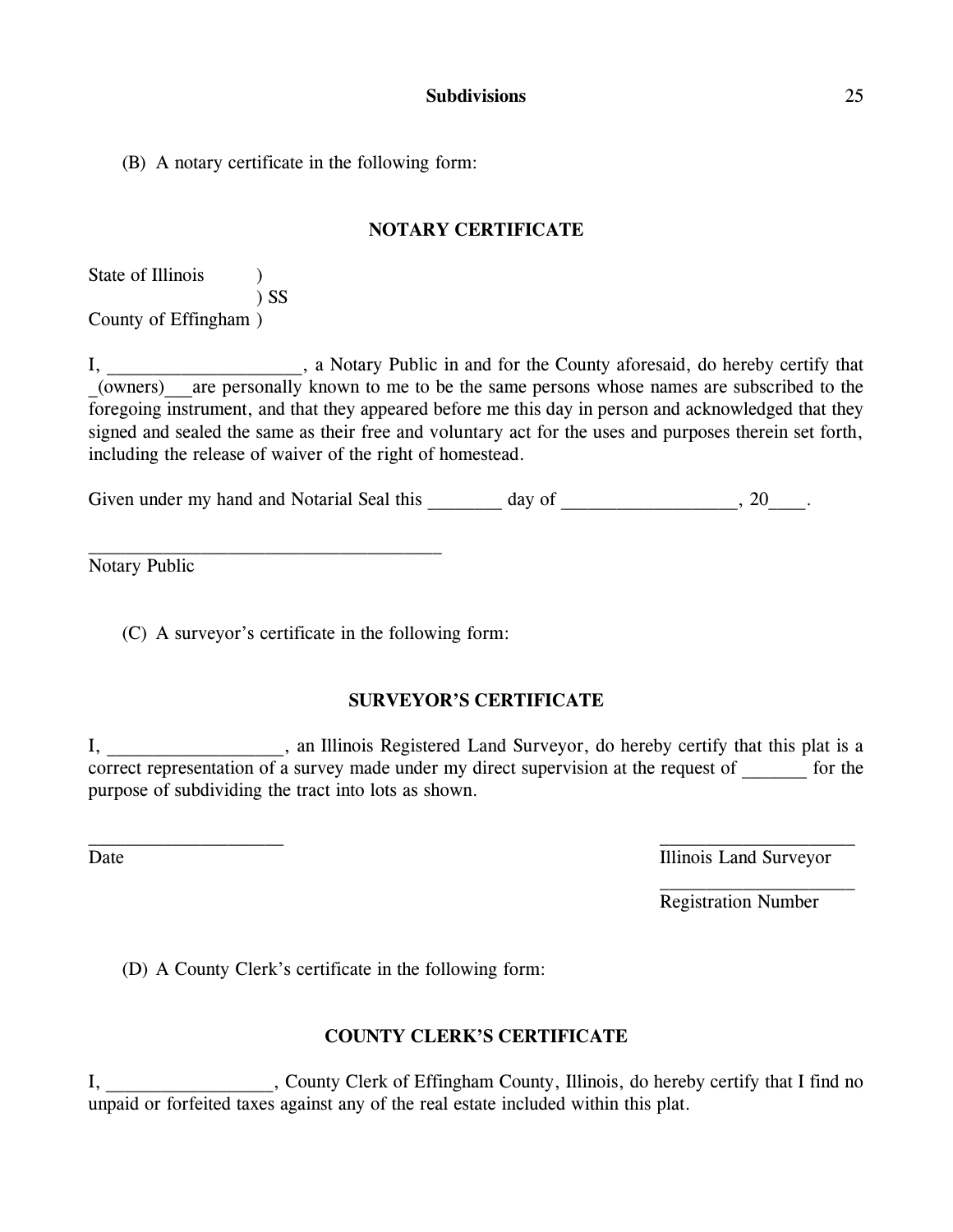County Clerk

 $\overline{\phantom{a}}$  , where  $\overline{\phantom{a}}$ 

Date

(E) When necessary, a City Council certificate in the following form:

# **CITY COUNCIL CERTIFICATE**

Approved this \_\_\_\_\_\_\_\_\_ day of \_\_\_\_\_\_\_\_\_\_\_\_, 20\_\_\_ City Council of the City of  $\_\_$ 

 $By \_\_$ 

Chief Elected Official

Attest

City Clerk

(F) A Subdivision Committee certificate in the following form:

# **EFFINGHAM COUNTY SUBDIVISION COMMITTEE CERTIFICATE**

Approved this day of  $\qquad \qquad$ , 20  $\qquad$ . We, the Subdivision Committee of the Effingham County Board, do hereby certify that this final plat meets all requirements of the Effingham County Subdivision Regulations and the subdivider has completed all improvements or has posted a construction and maintenance bond with the County prior to our approval.

Chairperson

Date

Date Bond(s) Posted

(Prior Code, § 34-7-4)

 $\overline{\phantom{a}}$  , where  $\overline{\phantom{a}}$ 

 $\overline{\phantom{a}}$  , where  $\overline{\phantom{a}}$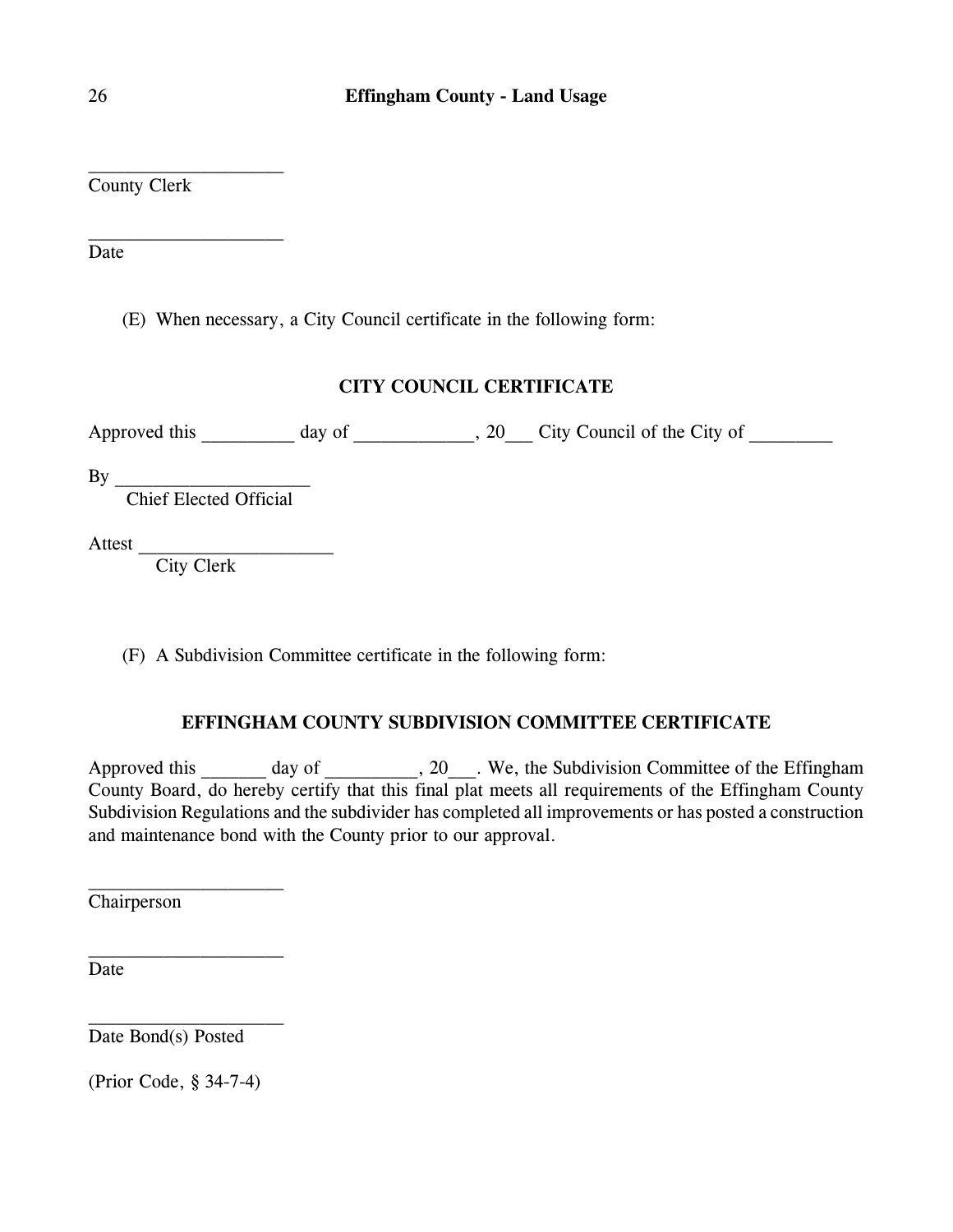## *BONDING*

## **§ 150.090 CONSTRUCTION BOND OR ESCROW AGREEMENT.**

Final plats shall be neither approved by the Subdivision Committee nor recorded by the County Recorder unless the following conditions are met:

(A) The capital improvements or facilities intended to be dedicated to the county, township, other public body or acceptable private entity have been completed, inspected and accepted prior to final plat approval; or

(B) A construction bond has been posted or an escrow agreement has been entered into in accordance with the provisions hereafter set forth. The bond or escrow agreement shall be prepared and executed on forms furnished by the State's Attorney and shall be submitted to the Subdivision Committee for approval or disapproval.

(Prior Code, § 34-8-1)

## **§ 150.091 CONSTRUCTION BOND.**

A construction bond shall insure or guarantee, to the extent of the amount specified by a professional engineer in his or her estimate of the cost thereof, the construction and completion of the improvements shown by the approved preliminary plat and such inspection fees as may be required. (Prior Code, § 34-8-2)

## **§ 150.092 ESCROW AGREEMENTS.**

An escrow agreement shall provide that there shall be deposited with the County Clerk and held by him or her in a special escrow account the amount of money specified by a professional engineer in his or her estimate of the cost thereof, the construction and completion of the improvements shown by the approved preliminary plat and such inspection fees as may be required. The specified amount may be in the form of:

(A) Cash;

(B) An irrevocable letter of credit or commitment from a leading institution to the county guaranteeing to the county the availability, from time to time upon demand; or

(C) Certificates of deposit, treasury bills or other readily negotiable instruments, the type of which has been approved by the State's Attorney, endorsed to the county. (Prior Code, § 34-8-3)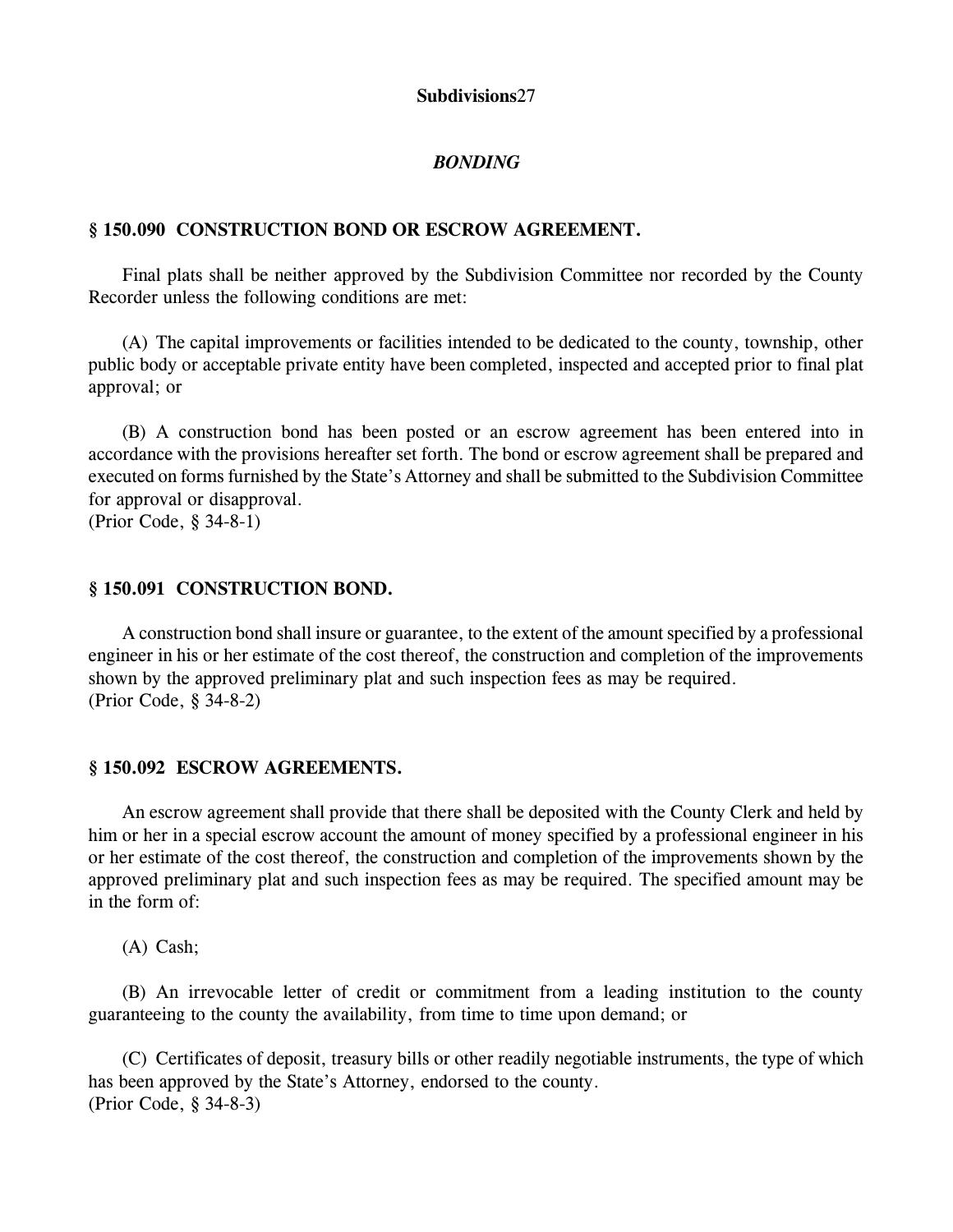### **§ 150.093 RELEASE.**

The bond shall remain in effect or the escrowed sum shall be held in the escrow account by the County Clerk until such time as the County Superintendent of Highways and the Township Highway Commissioner shall, by written authorization to the County Clerk release the surety from the obligation of the bond or the County Clerk from his or her obligation to retain the escrowed sum in the escrow account, which release may be partial and may occur from time to time, as improvements are completed and approved.

(Prior Code, § 34-8-4)

### **§ 150.094 FORFEIT.**

The term of the construction bond or the escrow agreement shall not exceed two years in duration subject to the following:

(A) If at the end of the two-year period, all the improvements reflected by the approved preliminary plat and the improvement plans have not been completed, the Subdivision Committee may extend the terms of the bond or the escrow agreement for a period not to exceed one additional year at each extension, if after review such longer period is necessary to facilitate adequate and coordinated provisions for transportation, water, sewerage, schools, parks, playgrounds or other public requirements. If said improvements have not been completed at the end of two years or as extended, the Subdivision Committee may:

(1) Require the surety to perform on the bond and pay to the county or township such amount as shall be equal to the lesser of the amount required to complete the improvements or the amount of the bond not therefore released;

(2) Require the escrow agent to remit to the county or township in cash or negotiable instruments constituting the escrow, sum, as the case may be, the balance in the escrow account required to complete the improvements and the balance, if any, in the escrow account which exceeds such amount shall be returned to the developer; or

(3) Require the developer to submit a new construction bond or escrow agreement which has been recalculated in order to allow for any inflation in the case of constructing improvements.

(B) If the surety fails to perform on the bond within 30 days after written request, the Subdivision Committee shall direct the State's Attorney to take immediate action to require performance by the surety under the bond to secure the amount required.

(Prior Code, § 34-8-5)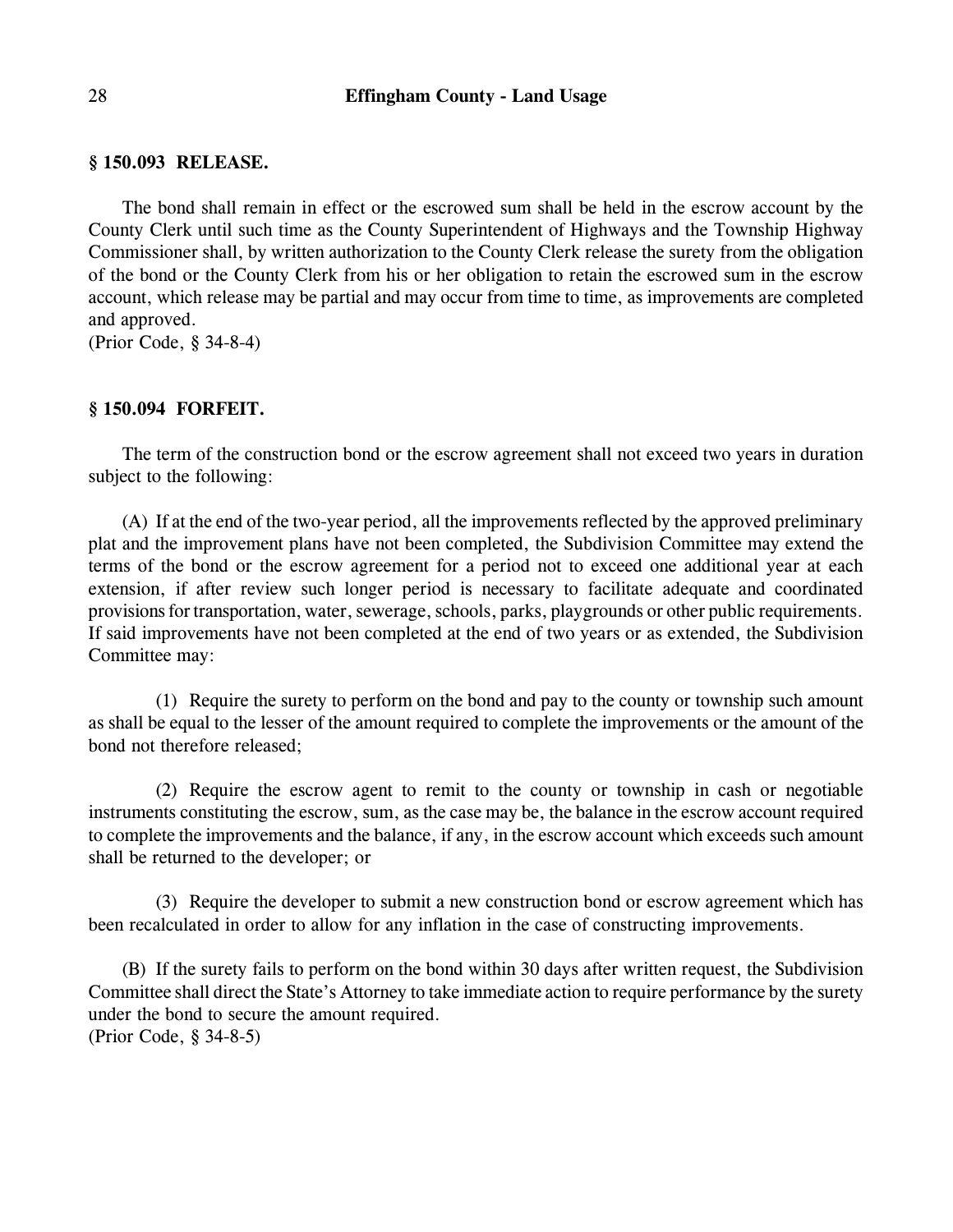### **§ 150.095 ELIGIBLE SURETIES.**

To be eligible all sureties shall be approved by the County Clerk and State's Attorney. All sureties shall be subject to spot audits by the county under the supervision of the County Clerk. If the surety fails to comply with any of the provisions of the construction bond, the surety shall not thereafter be allowed to act as surety for any subdivision improvement within the jurisdiction of the county for a period of two years.

(Prior Code, § 34-8-6)

#### **§ 150.096 INSPECTION OF IMPROVEMENT.**

The applicant's professional engineer shall inspect all improvements both during the course of construction, and after completion to ensure that all improvements are constructed in a workmanlike manner and conform to the approved improvement plans. Upon completion of all inspections, said engineer shall certify, by letter, to the County Superintendent of Highways, Township Highway Commissioner and the Subdivision Committee that all improvements have been completed in a workmanlike manner and conform to the approved improvement plans. Said letter must be signed, bear the engineer's seal, and note his or her registration number. (Prior Code, § 34-8-7)

#### **§ 150.097 MAINTENANCE BOND.**

(A) The subdivider shall further post with the county a corporate surety bond issued by an insurance company licensed to do business in the state or other proof of financial responsibility as set forth in § 150.030, in amount determined by a professional engineer.

(B) Said bond shall commence immediately upon approved completion of the agreed upon terms contained within the construction bonds, as described in §§ 150.090 through 150.094. Said bond will guarantee the county that said street and utilities have been installed in a workmanlike manner and in accordance with required specifications and standards; that same is free from defects caused by faulty material or defective workmanship and free from sinkholes or other settling, and that said streets and utilities will remain in acceptable condition based on an inspection by the County Superintendent of Highways and the applicable Township Highway Commissioner for a period of at least two years. Said guarantee bond shall be effective for a period of two years.

(C) If any time during the two-year period the streets or utilities are found to have settled or be otherwise unacceptable, said defective street or utilities shall be repaired as designated by the County Superintendent of Highways and the applicable Township Highway Commissioner at the cost of the subdivider, and upon his or her failure or refusal to do so within 90 days after demand is made upon by the county, then the county or township shall use said bond to make such repairs as are reasonably necessary, and if the cost of the repairs exceed the amount of the bond, the subdivider shall be liable for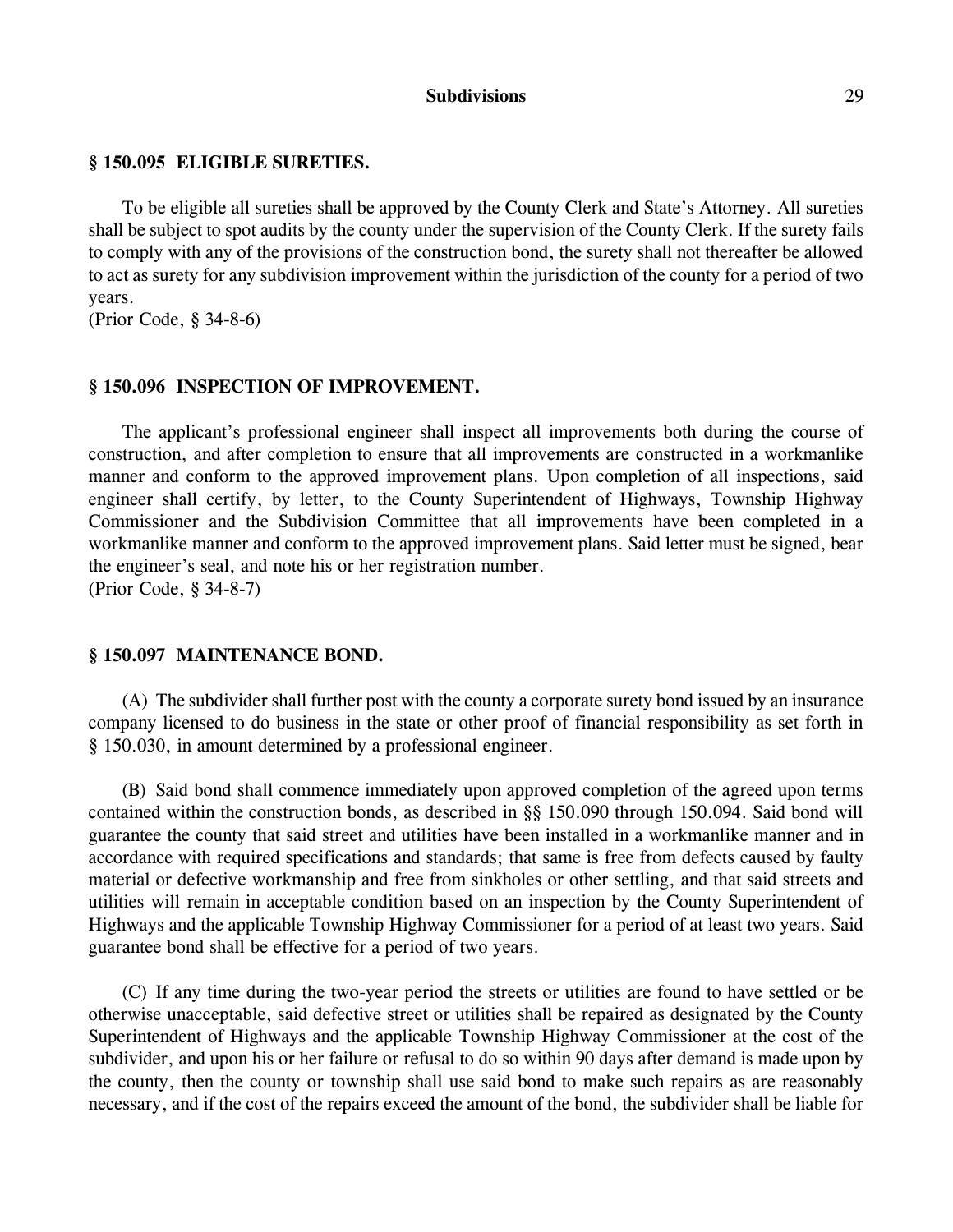said excess and the county or township may take such steps as necessary to recover the additional costs from the subdivider. (Prior Code, § 34-8-8)

#### **§ 150.098 ACCEPTANCE.**

If after the two-year guarantee period, the inspection of said streets and utilities finds them in satisfactory condition, the Township Highway Commissioner shall accept the streets as public property and take over their perpetual maintenance. (Prior Code, § 34-8-9)

## **§ 150.099 PROVISIONS FOR MAINTENANCE AND OPERATION OF PRIVATE UTILITIES OR FACILITIES.**

When a subdivision contains street lights, sewers, sewage treatment plants, water supply system, park area or other physical facilities that have not been dedicated to and accepted by an existing public agency, adequate provision shall be made for the continuous maintenance, supervision, operation and reconstruction of such facilities by the lot owners in the subdivision, subject to the regulation of the Department of Public Health and the Commerce Commission of the state and the State Environmental Protection Agency, where applicable.

(Prior Code, § 34-8-10)

## *VARIANCES*

### **§ 150.110 CONDITIONS OF VARIATION.**

The Subdivision Committee may grant a variance from the provisions of this chapter; provided, in each case, the following conditions are met:

(A) Any variance or exception shall comply with the intent and purpose declared in § 150.004;

(B) Special conditions and circumstances are present which are peculiar to the land, structure or building involved and which are not applicable to other lands, structures or buildings in the same area;

(C) Literal interpretation of the provisions of this chapter would deprive the applicant of rights commonly enjoyed by other properties in the same area under the terms of this chapter;

(D) The special conditions or circumstances do not result from the actions of the applicant;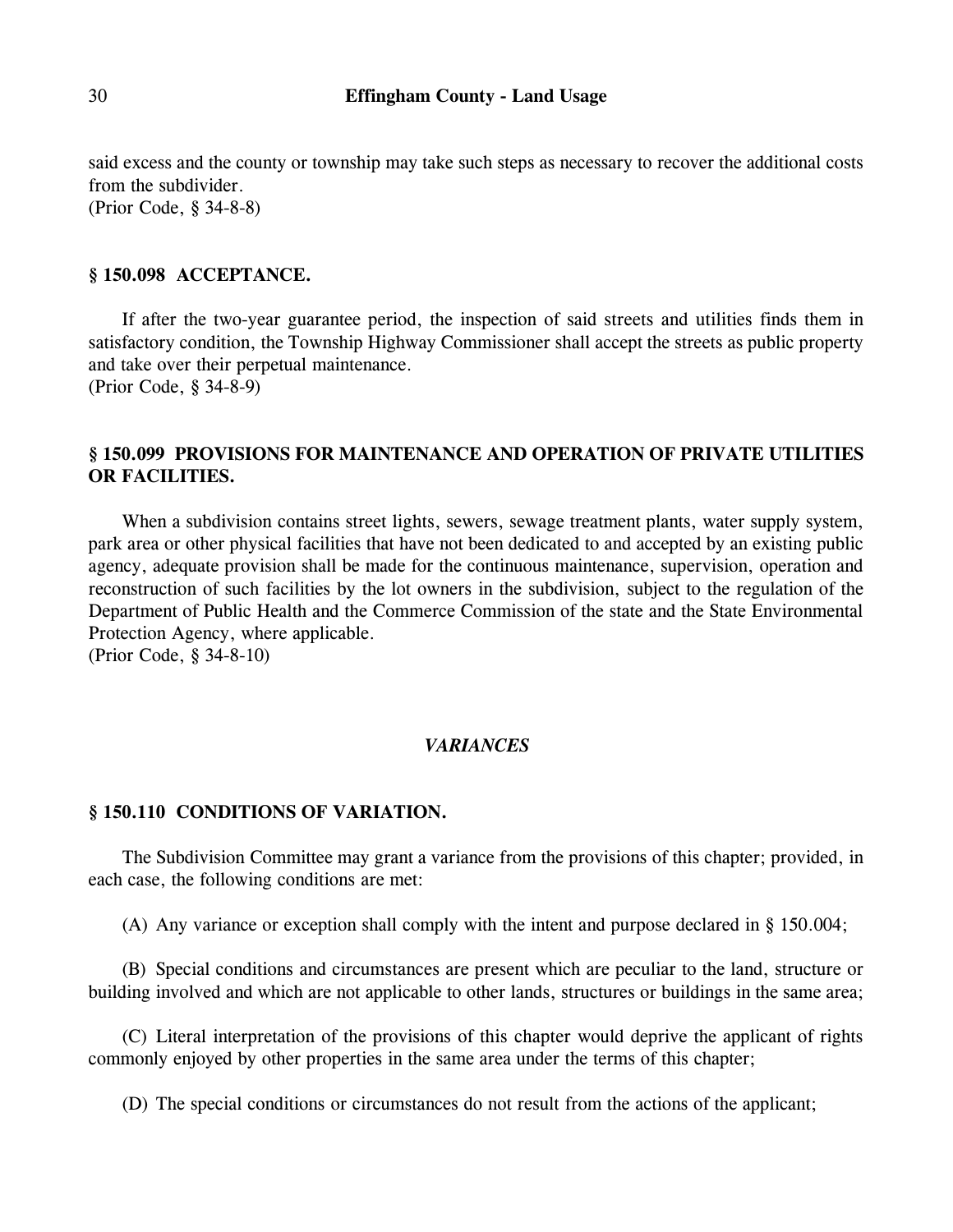(E) Granting the variance requested will not confer on the applicant any special privilege that is denied by this chapter to owners of other lands, structures, buildings in the same area; and

(F) The variance requested is the minimum variance which would alleviate the hardship. (Prior Code, § 34-9-1)

#### **§ 150.111 VARIANCE PROCEDURES.**

The subdivider shall apply in writing, for such a variance or exception and shall state the exact reasons for the variances request. The variance request shall then be forwarded with the preliminary plat to the Subdivision Committee.

(Prior Code, § 34-9-2)

## **§ 150.110 SUBDIVISION COMMITTEE ACTION.**

The Subdivision Committee after reviewing the variance request and the preliminary plat and any other supportive data may approve, disapprove or approve subject to modifications or conditions, the application.

(A) If the Subdivision Committee approves the application, it may attach any necessary conditions such as time limitations, requirements that one or more things be done before the request can be initiated, or conditions of a continuing nature to ensure that there shall be no departure from the intent of this chapter. The Subdivision Committee shall especially consider the effect of the request on surrounding uses in determining whether an application shall be approved, modified or disapproved. If the application and accompanying material is approved, the Subdivision Committee shall express its approval and state the conditions of such approval, if any.

(B) If an application is disapproved, reasons for such disapproval shall be stated in writing in the records of the Subdivision Committee and a statement in writing of such grounds of disapproval shall be furnished to the applicant or his or her agent.

(C) If approved subject to modifications or conditions, the nature of the required modifications or conditions shall also be indicated in writing in the records of the Subdivision Committee and furnished to the applicant or his or her agent. (Prior Code, § 34-9-3)

### **§ 150.113 FILING.**

(A) If an application is approved based on a preliminary plat, the Subdivision Committee shall express its approval as conditional approval, and require the submission of a final plat for final approval. No approval shall, however, be entered on the preliminary plat.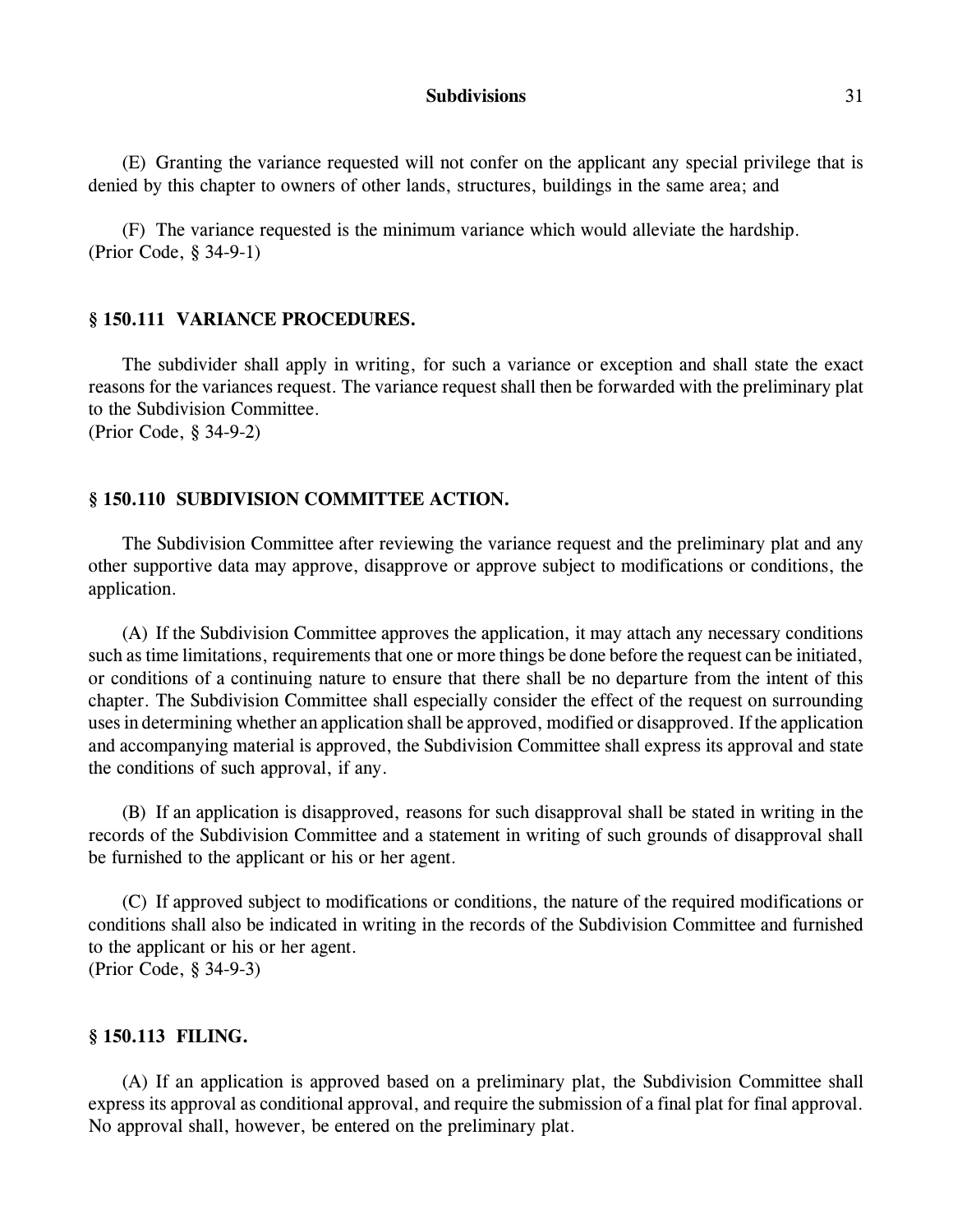(B) One copy of the preliminary plat shall be returned to the applicant and one copy shall be retained by the Subdivision Committee. Approval of a preliminary plat shall not constitute acceptance of the final plat and approval of the preliminary plat shall lapse unless a final plat based thereon is submitted within one year from the date of such approval.

(C) An extension of time may be applied for by the developer and granted by the Subdivision Committee.

(Prior Code, § 34-9-4)

### **§ 150.114 JUDICIAL REMEDY BY A LOCAL COURT OF RECORD.**

Any person or persons, jointly or severally, aggrieved by any decision of the Subdivision Committee or any officer, bureau, department or agency of the governing body, may apply to the local court of record for judicial relief within 30 days after rendition of the decision. (Prior Code, § 34-9-5)

### *VACATION OF PLATS*

#### **§ 150.125 PLAT VACATION.**

Any plat may be vacated by the owner of the premises at any time before the sale of any lot therein, by a written instrument to which a copy of the plat is attached, declaring it to be vacated. If there are public service facilities in the highways, streets, alleys and other public ways and in easements shown on said plat, the instrument shall reserve to the public body or public utility owning such facilities, the property, rights-of-way and easements necessary for continuing public service by means of those facilities for the maintenance, renewal and reconstruction of the same. (Prior Code, § 34-10-1)

#### **§ 150.126 SUBMITTAL DOCUMENTS.**

The written vacation instrument shall be accompanied by the following plats and plans:

(A) Five copies of the plat of subdivision, on which there shall be shown the part thereof, or street, alley, easement or part thereof, to be vacated;

(B) A certificate signed by the County Clerk, certifying that there are no delinquent general taxes, no unpaid current general taxes, no unpaid forfeited taxes, and no redeemable tax sales against any of the land included in the property to be vacated; and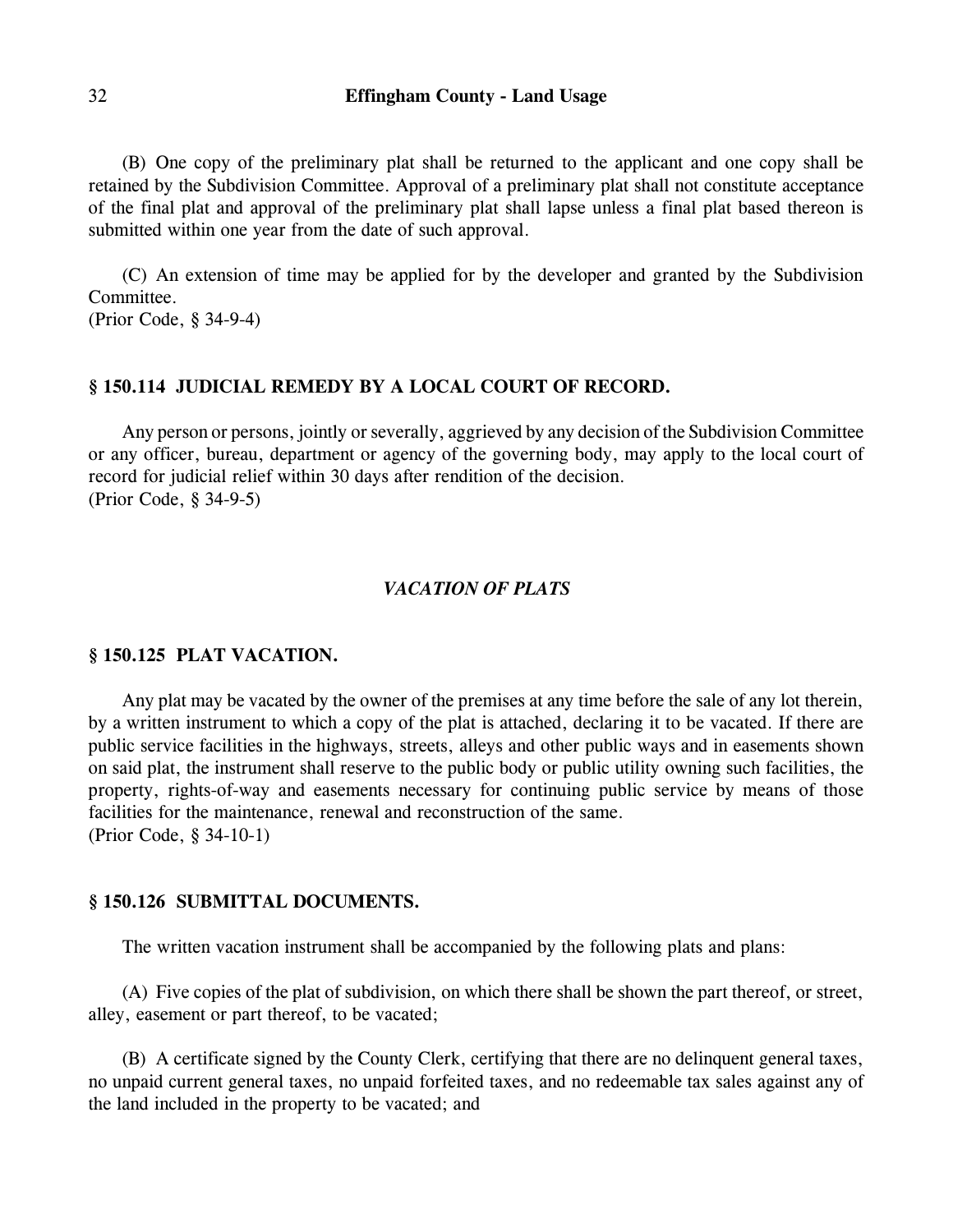(C) When lots have been sold, the written vacation instrument shall be signed by all the owners of lots in the plat.

(Prior Code, § 34-10-2)

## **§ 150.127 APPROVALS REQUIRED.**

The vacation request must be approved by the following persons or agencies:

(A) Subdivision Committee of the County Board;

(B) Township Highway Commissioner having jurisdiction;

(C) County Superintendent of Highways; and

(D) Public utility(s) involved. (Prior Code, § 34-10-3)

### **§ 150.128 SUBDIVISION COMMITTEE REVIEW.**

The Subdivision Committee shall determine or require the following:

(A) If any public right-of-way or a bridge are destroyed by the proposed vacation;

(B) The Subdivision Committee may require the petitioners to furnish bond in an amount to be determined by the State's Attorney, indemnifying the county for any suit which may be filed for damages sustained by private party(s) due to such vacation; and

(C) The Subdivision Committee may require that the county be reimbursed by the owner(s) of property abutting upon a street, alley, easement or part thereof, to be vacated in an amount which shall be equal to the loss sustained by the county by reason of the vacation. (Prior Code, § 34-10-4)

## **§ 150.129 VACATION RECORDING.**

When any plat or part thereof is vacated the recorder in whose office the plat is recorded or filed as aforesaid shall, upon the recording of such vacation, write in plain letters across the plat or part so vacated the word "vacated", and shall also make a reference on the same to the volume and page in which instrument of vacation is recorded. (Prior Code, § 34-10-5)